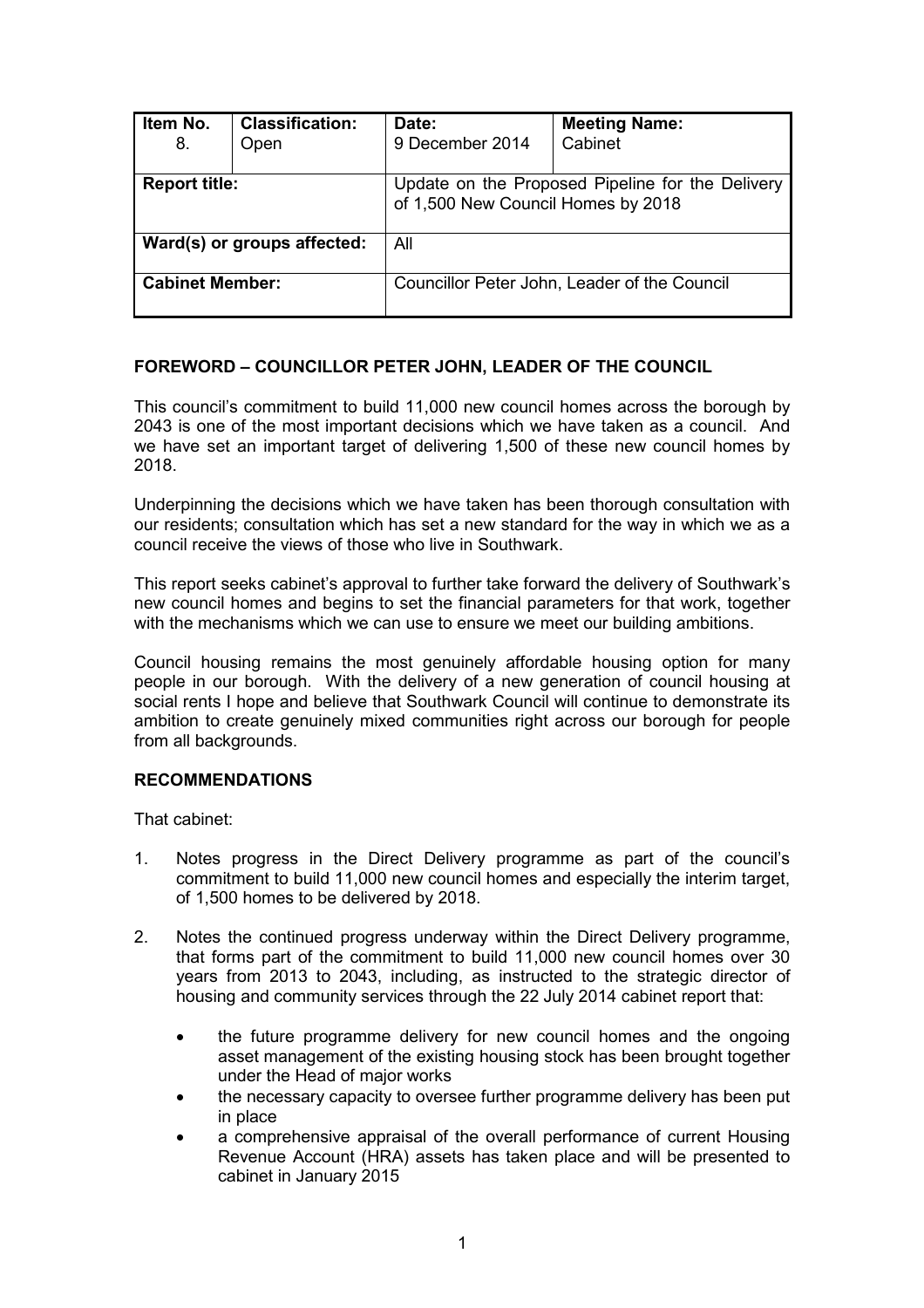- work is in progress to establish a wholly owned and controlled council 'vehicle' to secure future funding capacity for the programme and subsequent protection and proper use of assets created, to be operational from 1 April 2015.
- 3. Notes the identified sites in the attached schedule and map at appendix 2 detailed in paragraphs 52-62.
- 4. Delegates authority to the director of regeneration, in consultation with the strategic director of housing and community services and strategic director of finance and corporate services to acquire land and housing for the direct delivery of new council housing and this be considered as a scheme pursuant to Part 3C of the council's constitution.
- 5. Note that officers may wish to recommend the appropriation of land held within the general fund to the housing revenue account for the delivery of new council homes and will bring forward these proposals to cabinet for approval.
- 6. Agrees:
	- that rents for all new build properties will be set at the council's target rent without exception.
	- to apply fixed tenant service charges for new build properties developed by the council at the prevailing rate for existing properties.
- 7. Notes the results of the completed community conversation already reported to November 2014 cabinet on a 'Charter of Principles' for governing our approach to engagement on housing investment and renewal.
- 8. Notes the continuing role of the Futures Steering Board (FSB) as a valued sounding board, providing important tenant and homeowner perspectives on the delivery of the 11,000 new council homes.

### **BACKGROUND INFORMATION**

- 9. Improving housing in Southwark is at the centre of the council's plans to create a Fairer future for all, regardless of whether residents are social housing tenants, council leaseholders, private renters or homeowners. Access to appropriate, good quality, affordable homes is important not just for residents but also to the wider economy and essential to shaping a borough that all residents are proud to call home and which is truly sustainable into the future.
- 10. In order to deliver the council's historic commitment to build 11,000 additional council homes by 2043, cabinet has set an interim target of the delivery of 1,500 new council homes by 2018.
- 11. Local residents continue to be engaged through a number of mechanisms on the future of council housing. The engagement process comprises wide ranging community conversations, consultation through formal mechanisms, including Tenant council and Homeowners' council and the establishment of the new tenant and homeowner sounding board, the Futures Steering Board (FSB). Further outcomes of the ongoing community engagement were reported to cabinet in November 2014.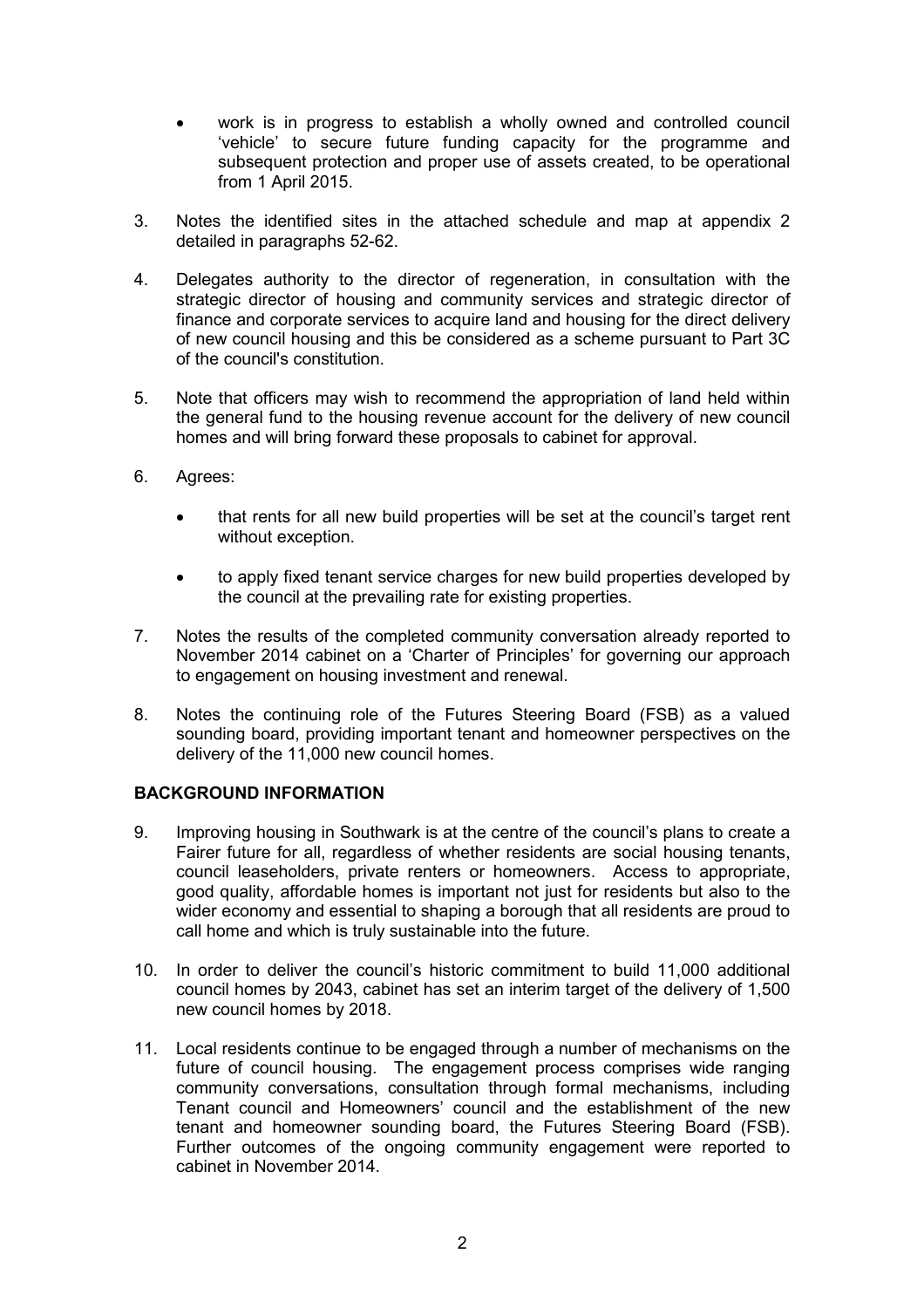### **Purpose of this report**

- 12. This report sets out details of the initial phase of the delivery of one of the most ambitious programmes of housing investment and renewal in a generation, and gives specific details about the proposed pipeline for the first 1,500 new council homes to be built by 2018.
- 13. The report also deals with setting rents, service charge levels and purchases of housing units.

### **What the report says**

- 14. The report describes the proposed pipeline for delivery of the 11,000 homes to the 2043 target and the interim target of 1,500 homes by 2018, within the context of the 11,000 homes to be built by the 2043 target, as well as the technical elements of procurement best able to deliver to these targets effectively.
- 15. The report also outlines the assets' appraisal and financial and non-financial analyses carried out to inform the programme, including the use of the Appraisal feasibility model.

### **KEY ISSUES FOR CONSIDERATION**

### **New management arrangements**

- 16. Following cabinet's decision, as detailed above, consultation with staff was undertaken to combine the housing delivery team into the major works team in the housing and community services department. On the 10 October 2014 the team formally transferred. The combined team is called the major works and new homes delivery team.
- 17. The new homes delivery team itself consists of 10 established posts of which 2.5 posts are currently vacant. Within the structure we have agreed a new role of development delivery manager. As an interim measure from January 2015 for a 6 months period a temporary manager, with extensive experience of leading and managing development programmes within Registered Social Housing providers, has been appointed. This appointment will provide a degree of expertise in the delivery of our new homes programme. Permanent recruitment to the post will follow in the near future. A copy of the new structure is attached (Appendix 1).
- 18. The structure of the new homes delivery team mirrors the project team model that has been successful in delivering the warm, dry, safe programme.

#### **HRA assets analysis and appraisal - use of council's existing assets**

19. One element of the appraisal is to identify the long term financial performance of the housing stock. This will give the council an understanding of how each element of the stock performs within the overall business plan, and provides objective evidence on which to appraise options to strengthen cashflows and improve performance for residents. The information can be used to inform investment decisions, prioritising investment where it can deliver the greatest return (from both the financial and the residents' perspective).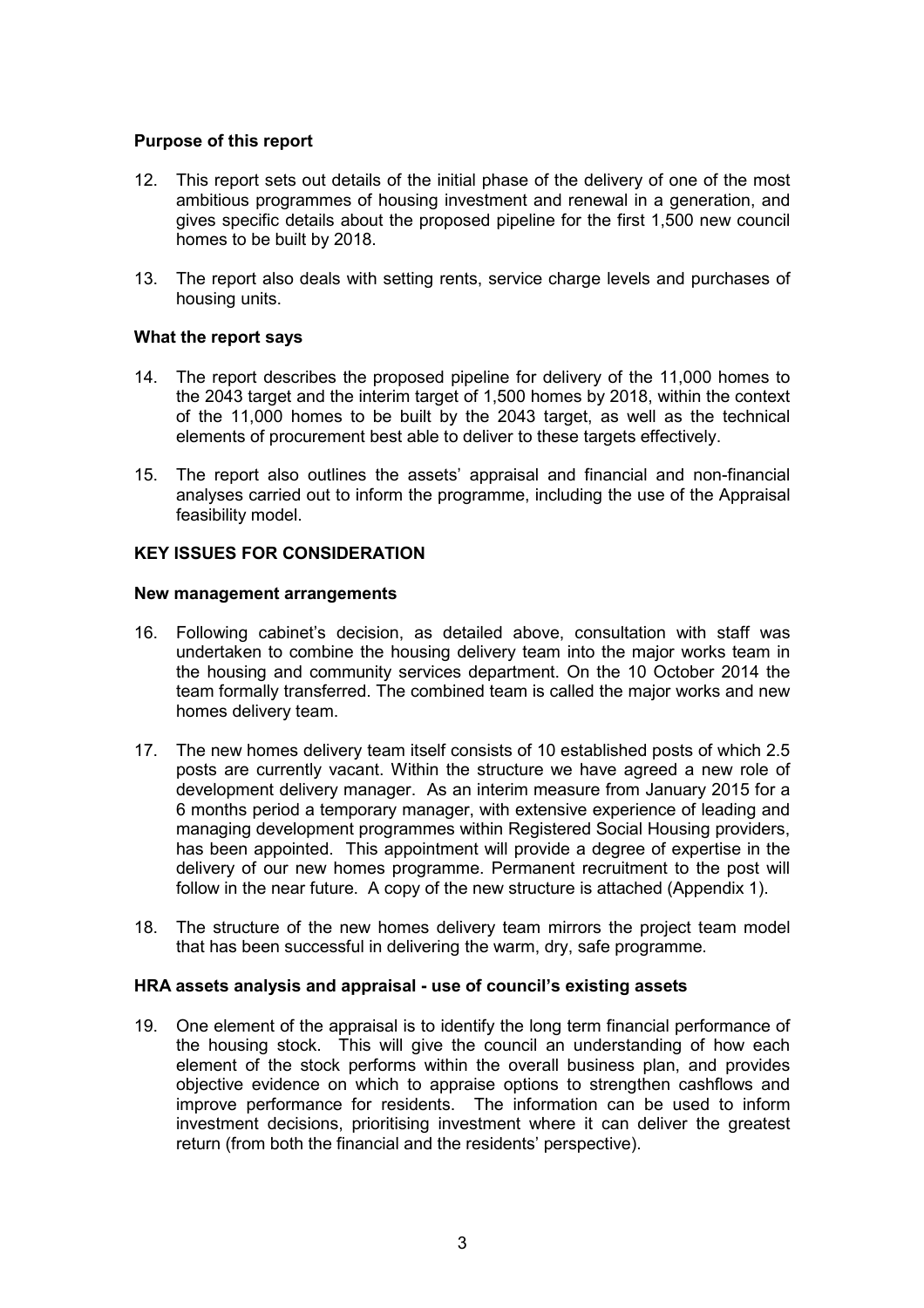- 20. The first step has been to build up data on the stock  $-$  e.g. rents, day to day expenditure and future investment need. This has involved extracting information from a range of different systems, including the housing management system (iWorld), the asset management database and, the financial accounts and budgets. While this exercise has not included an audit of any of these systems, it has helped to identify data gaps and anomalies across the system, which can be used by the council to develop a data improvement plan.
- 21. A plan is in place to resolve these issues as part of the project to update the APEX asset management system. At that point the council will take the opportunity to establish a consolidated and consistent asset register. It will be critical to ensure the APEX update is able to be implemented in a timely manner, and that the scope of implementation includes this data reconciliation and cleansing exercise.
- 22. Data issues have meant that the data collection process has taken longer than originally envisaged and this has impacted on final timescales for the analysis and results.
- 23. It is anticipated that data collection will be complete by mid November 2014. There will then be a period of intensive analysis and modelling over the month of December 2014, with results available early/mid January 2015.

## **Non-financial analysis**

- 24. The analysis also includes a non-financial element. This seeks to identify the extent to which existing homes are meeting the council's social housing objectives, including resident priorities for their homes and the surrounding area.
- 25. A cross departmental group has been identified to bring together the council's various social housing objectives and to agree a way in which performance against these can be objectively measured.
- 26. Measures include:
	- Income to measure the levels of income deprivation, the extent of the impact of welfare reform and fuel poverty
	- Housing Management to measure the levels of Anti-social behaviour (ASB)/Crime as well the extent to which residents are actively involved in management through Tenant Management Organisations (TMOs) and Tenant & Resident Associations (T&RAs)
	- Demand to measure the popularity of properties based on rates of bidding for new lets, turnover and resident satisfaction with place as measured by regular surveys.
	- Wider social/economic issues to measure factors impacting on people's quality of life, including health, overcrowding, transport accessibility and education.
- 27. Data collection on the indicators is almost complete and a scoring methodology agreed.
- 28. This first draft of indicators and measures will form part of the wider resident consultation and can be amended over time to reflect emerging resident priorities.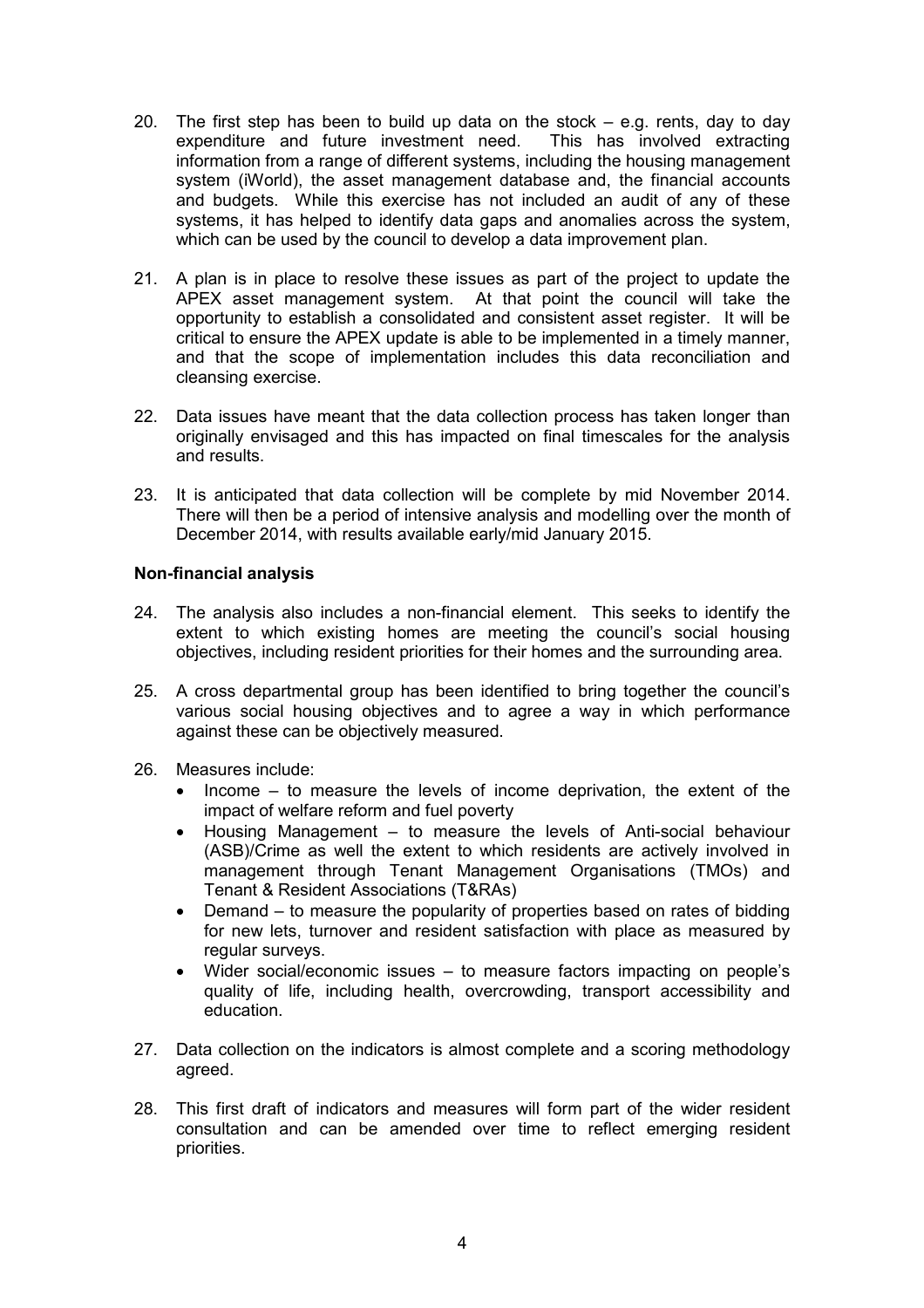- 29. Results will be incorporated with the financial analysis to inform the future asset management strategy. The combination of the sustainability analysis and financial assessment is useful as a comprehensive assessment of overall performance. Priority in terms of action will differ depending on whether financially poorly performing stock is located within an area that scores well on social indicators.
- 30. At a simplistic level, an area that scores high on the social element of sustainability will, in theory, continue to be popular with occupiers in the future, whereas a less sustainable area may be at risk from increasing dissatisfaction of residents leading to a cycle of decline that can accelerate fast. Therefore, actions (in terms of options appraisals) need to be prioritised in respect of poorly performing stock from both a financial and non financial perspective.
- 31. Intervention in areas would generally vary depending on the relative position. For example, a high financial performance but low social sustainability score may indicate a need for community investment, alongside asset investment to improve the council's ability to deliver sustainable communities and long term resident satisfaction.
- 32. While demand for Southwark's stock is high, due to lack of affordable alternatives for residents, low sustainability scores can indicate risks of increased costs from management and maintenance and bad debts that may have consequences on future financial viability and resident satisfaction.
- 33. Where properties show a low financial performance, an analysis of the social sustainability score may help to identify whether investment will genuinely improve outcomes for residents, or whether alternative options, such as regeneration, need to be explored to ensure investment has an impact in improving outcomes for residents.

### **Updated asset management strategy**

- 34. The council will then work to incorporate the results into a revised asset management strategy, including the identification of a programme of local options appraisals, in consultation with residents, to identify the best options for delivering future investment.
- 35. The draft renewed asset management strategy will be completed by the end of January 2015. Options appraisals will then follow, in consultation with residents during 2015.

### **Rents**

### **New Build Rent Policy**

36. This section sets out the basis of the proposed rents and service charges that will apply to new build (direct delivery) stock, to both ensure equity amongst residents and the financial viability of the programme going forward.

### **Social Rented Housing - Target Rents**

37. Government implemented a national rents policy in 2002 and the introduction of target rents as part of its rent restructuring regime for local authorities and registered social providers. This set out the specific mechanism by which a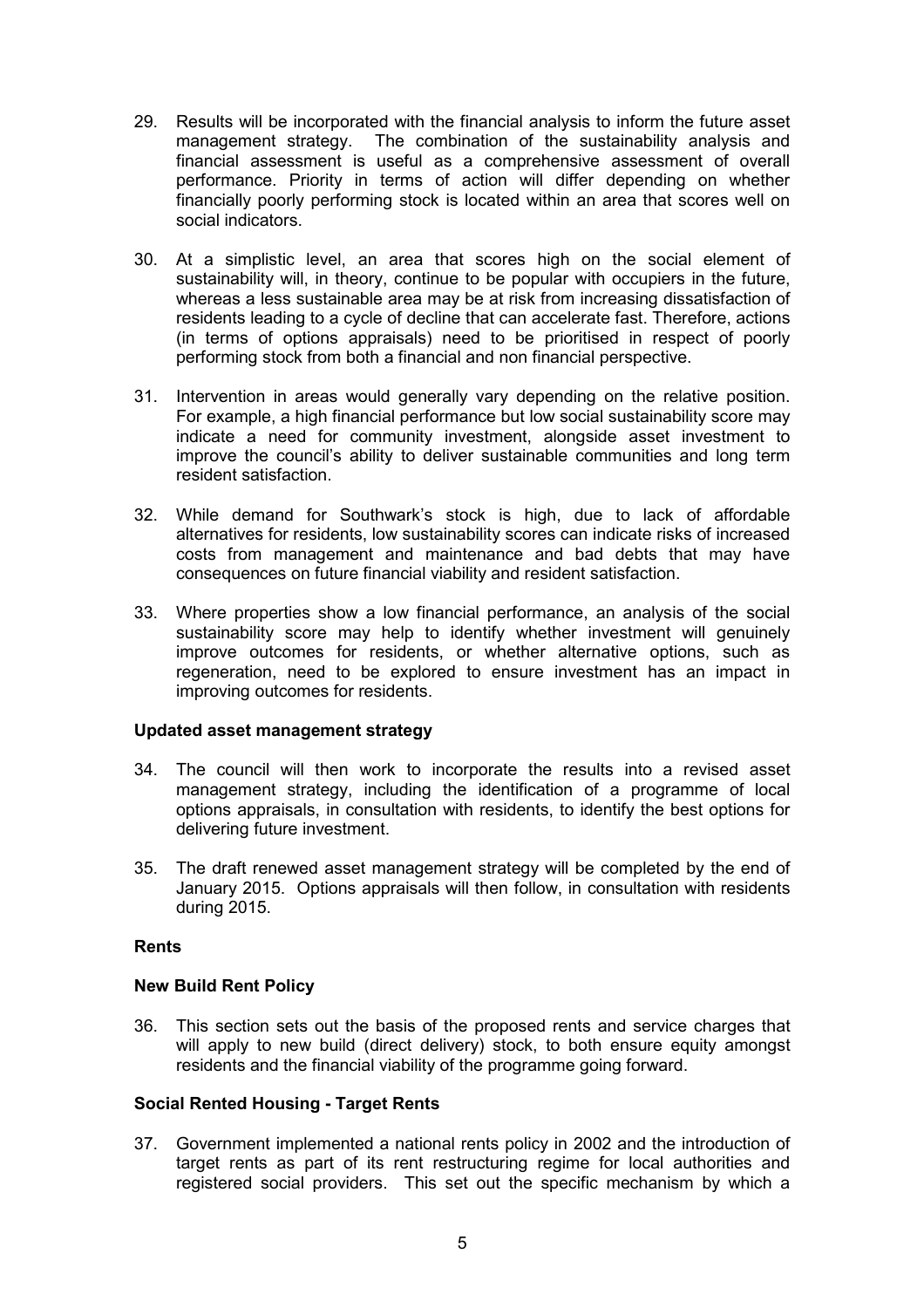target rent is determined for a particular property. It also sets out a rent cap for the maximum rent that can be charged for properties dependent on the number of bedrooms, in order to ensure affordability.

- 38. With the exception of 2014/15 when the council approved a lower rent increase than that derived by application of the formula, Southwark has adhered to the mechanism prescribed by the rent restructuring policy, including the original setting of rents for all its housing stock, commencing in 2002/03. Because of an historically low rent base, actual rents were significantly lower than target when the regime was introduced and have been gradually converging ever since. However, the application of affordability limits  $(RPI + 0.5\% + \text{\pounds}2)$  to annual rent increases has meant that movement to the target was limited – hence virtually all actual rents still remain below their target levels.
- 39. Since 2014, retail price index (RPI) + 0.5% has been replaced by consumer price index (CPI) + 1% as the government's definition of the underlying inflation rate to be used in social rent calculations, and the annual affordability limit has been rendered redundant by the ending of the rent convergence policy in 2014/15.
- 40. Rent levels are commonly expressed as an average across all the tenanted stock for pan-London comparative purposes and for government statistical analysis. The average actual rent in Southwark in 2014/15 is £99.07, which is 9.82% below the average target rent of £108.80. However, this conceals a wide range between the minimum and maximum rents charged for properties of different sizes (bedrooms) and of differing standards and locations, and likewise between target rents. There are also a number of outliers (predominantly larger properties with higher values) that have been excluded in order to ensure consistent comparison. Table A below shows the position on target and actual rents for the major bed sizes.

|                     |        | <b>Target Rent</b> |        |       | <b>Actual Rent</b> |        | <b>Rent Cap</b> |                                     |
|---------------------|--------|--------------------|--------|-------|--------------------|--------|-----------------|-------------------------------------|
| <b>Number</b><br>οf | Min.   | Max.               | Ave.   | Min.  | Max.               | Ave.   | Rent<br>Cap     | No. of<br><b>Target</b>             |
| <b>Bedrooms</b>     | £pw    | £pw                | £pw    | £pw   | £pw                | £pw    | £pw             | <b>Rents</b><br><b>Above</b><br>Cap |
| <b>Bedsit</b>       | 72.81  | 108.97             | 81.61  | 70.84 | 106.30             | 79.29  | 137.71          | 0                                   |
|                     | 81.06  | 158.48             | 94.64  | 72.63 | 128.29             | 90.12  | 137.71          | 58                                  |
| 2                   | 95.27  | 186.72             | 107.41 | 78.87 | 139.43             | 99.37  | 145.80          | 56                                  |
| 3                   | 108.62 | 225.60             | 122.95 | 84.19 | 149.58             | 108.57 | 153.90          | 268                                 |
| 4                   | 111.34 | 253.84             | 139.56 | 86.83 | 158.74             | 117.31 | 162.00          | 366                                 |
| 5                   | 114.06 | 267.20             | 160.23 | 89.88 | 166.18             | 128.32 | 170.10          | 158                                 |

#### **Table A**

*Note. Analysis excludes 116 larger properties with more than five bedrooms.*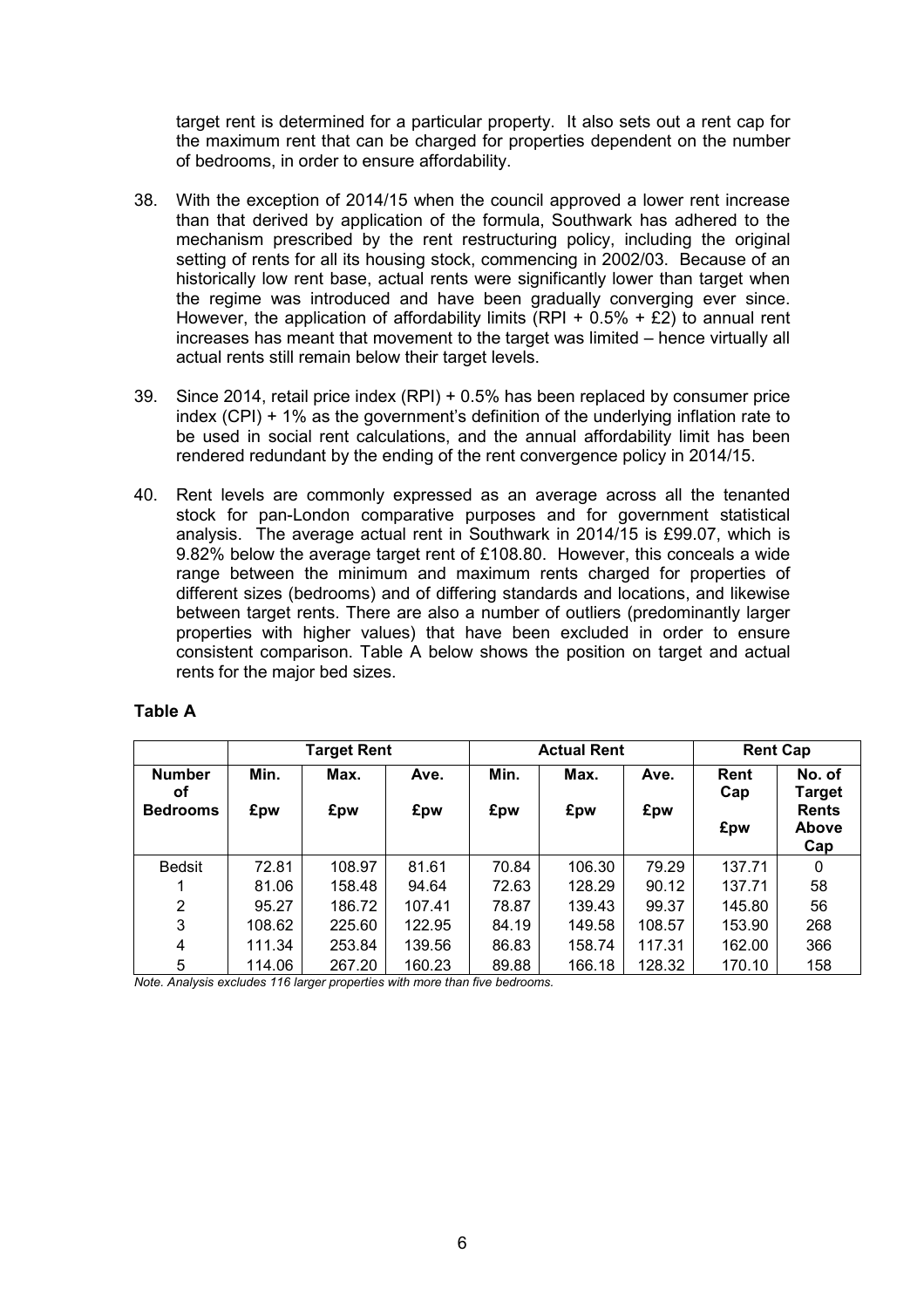## **Table B**

| <b>Number</b><br>οf<br><b>Bedroo</b><br>ms | Average<br><b>Actual</b><br>Rent<br><b>All Stock</b> | Average<br><b>Target</b><br>Rent<br><b>All Stock</b> | Average<br><b>Target Rent</b><br><b>New Build</b><br>Phase I | Range of<br><b>Target</b><br><b>Rents</b><br><b>New Build</b><br><b>Phase I</b> | Local<br>Housing<br><b>Allowance</b><br><b>Rates</b><br>@ April 2014 | Average<br><b>Southwar</b><br>k Market<br>Rents @<br><b>October</b><br>2014 | Rent<br>Cap |
|--------------------------------------------|------------------------------------------------------|------------------------------------------------------|--------------------------------------------------------------|---------------------------------------------------------------------------------|----------------------------------------------------------------------|-----------------------------------------------------------------------------|-------------|
|                                            | £pw                                                  | £pw                                                  | £pw                                                          | £pw                                                                             | £pw                                                                  | £pw                                                                         | £pw         |
| <b>Bedsit</b>                              | 79.29                                                | 81.61                                                |                                                              |                                                                                 |                                                                      | 286.56                                                                      | 137.71      |
|                                            |                                                      |                                                      |                                                              | $101.70 -$                                                                      | 196.23                                                               |                                                                             |             |
|                                            | 90.12                                                | 94.64                                                | 102.56                                                       | 107.03                                                                          |                                                                      | 353.72                                                                      | 137.71      |
|                                            |                                                      |                                                      |                                                              | $112.70 -$                                                                      | 255.09                                                               |                                                                             |             |
| $\overline{2}$                             | 99.37                                                | 107.41                                               | 119.95                                                       | 136.87                                                                          |                                                                      | 448.47                                                                      | 145.80      |
|                                            |                                                      |                                                      |                                                              | $127.72 -$                                                                      | 318.00                                                               |                                                                             |             |
| 3                                          | 108.57                                               | 122.95                                               | 135.51                                                       | 146.49                                                                          |                                                                      | 573.13                                                                      | 153.90      |
|                                            |                                                      |                                                      |                                                              | $156.19 -$                                                                      | 412.89                                                               |                                                                             |             |
| 4                                          | 117.31                                               | 139.56                                               | 158.22                                                       | 160.24                                                                          |                                                                      | 680.18                                                                      | 162.00      |
| 5                                          | 128.32                                               | 160.23                                               |                                                              |                                                                                 |                                                                      |                                                                             | 170.10      |

*Note: Above data is based on Phase I new build programme excluding Long Lane which is high value and therefore has a distortive effect. Southwark market rent data obtained from Market Trends Bulletin (median figures for October 2014).* 

41. It should be noted that whilst all actual rents are currently below the rent cap, the target rent for 906 properties out of c.38,000 exceeds the cap and would (in the event of their actual rent being higher), be restricted to it. New build properties will similarly receive this protection.

# **Target Rent Methodology**

- 42. It is proposed to apply precisely the same methodology to the new build stock as that employed to calculate rents for the existing stock, which comprises the number of bedrooms, the open market value of the property discounted back to January 1999 and a local earnings index that is uplifted by inflation each year. Whilst bedroom numbers and the earnings index are givens, there are two variables, firstly, the current open market value of the property and the application of a relevant property price index to retrospectively adjust back to January 1999.
- 43. The current open market value for a number of early schemes has been determined by the council's own in-house property team who are professional RICS-qualified valuers. However, it is recognised that this is not an exact science and variations can occur. To mitigate this, Savills, who are the council's external advisers on the direct delivery programme, have provided comparative data to inform the process and provide assurance.
- 44. In terms of the index, there are a number of options, ranging from a London-wide approach, through borough-specific to postcode level and from several sources, primarily the Land Registry, Halifax and Nationwide. After careful consideration it is proposed to use a borough-wide index, as this is both more local and representative and draws from a wider base than using a postcode approach and helps to eliminate distortions caused by small numbers of high value transactions in any period, or any particular property hot-spot. To ensure the most comprehensive and accurate picture of property transactions locally and nationwide, it is proposed to adopt the Land Registry Southwark-specific index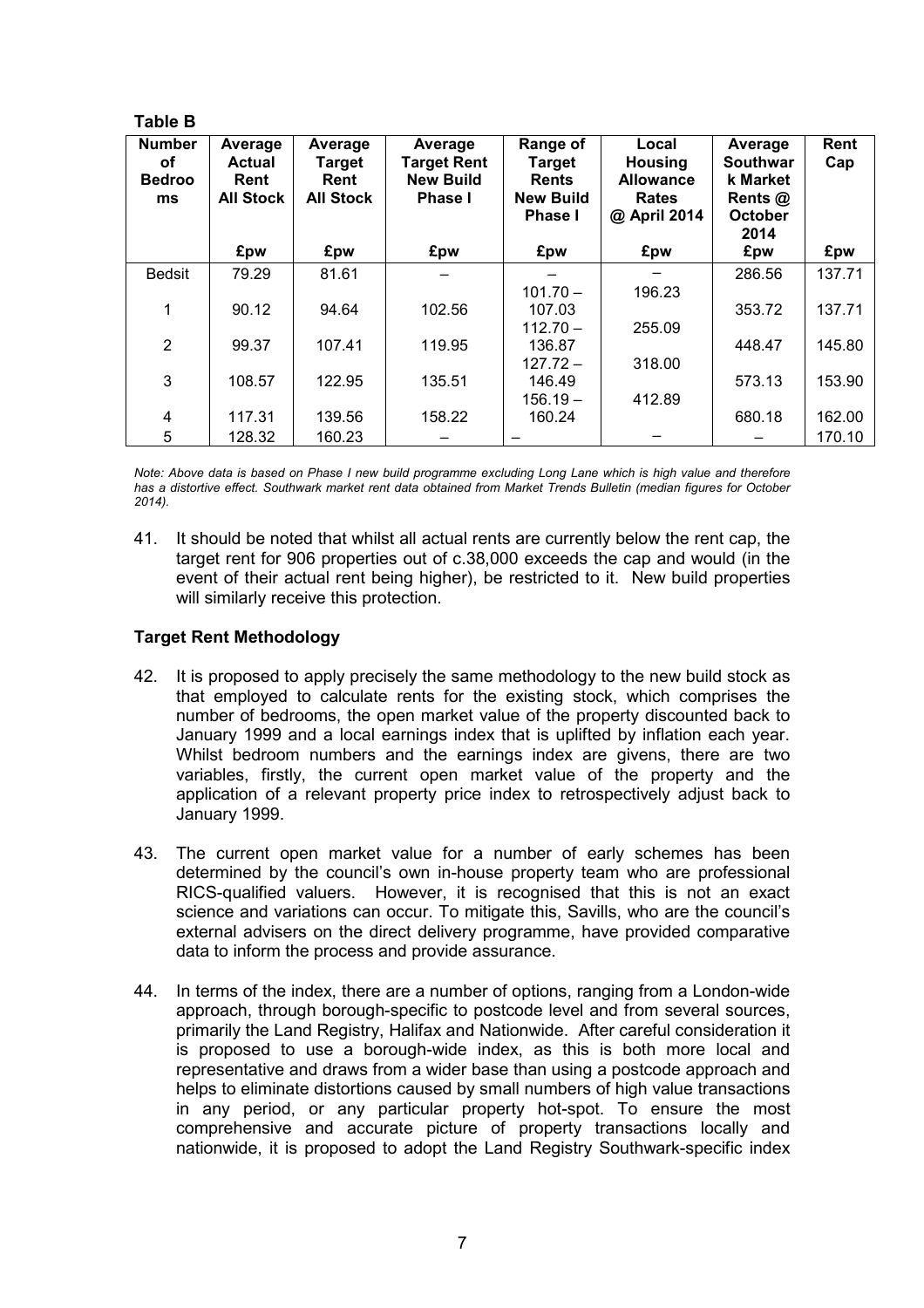for all new build valuations going forward. Nationwide and Halifax do not produce a Southwark-specific index.

- 45. Notwithstanding the council's commitment to maintain low rents, new properties will be built to a higher standard using modern building techniques and incorporating greater thermal efficiency and lower maintenance/ running costs. This inevitably gives rise to a higher value and results in a proportionally higher rent compared to the average actual rent in Southwark, but is not out of line with rents for existing higher value properties. The rents noted in Table B and Appendix 4 are indicative of those applicable to Phase I of the direct delivery programme. For comparison, the table also shows the current Local Housing Allowance (LHA) rates and average market rents in Southwark, which illustrates the marked differential between council rents and the external rented sector.
- 46. Table C shows the percentage differential between actual average rents and average target rents for the existing stock and the differential for new build properties.

| Number of<br><b>Bedrooms</b> | Average<br><b>Actual Rent</b><br><b>All Stock</b><br>£pw | Average<br><b>Target</b><br>Rent<br><b>All Stock</b><br>£pw | <b>Uplift Actual</b><br>to Target<br><b>All Stock</b><br>%age | Average<br>Target<br>Rent<br><b>New Build</b><br><b>Phase I</b><br>£pw | <b>Uplift</b><br><b>Actual to</b><br><b>Target</b><br><b>New Build</b><br>%age | <b>Uplift</b><br>Target All<br><b>Stock to</b><br><b>Target</b><br><b>New Build</b><br>%age |
|------------------------------|----------------------------------------------------------|-------------------------------------------------------------|---------------------------------------------------------------|------------------------------------------------------------------------|--------------------------------------------------------------------------------|---------------------------------------------------------------------------------------------|
|                              |                                                          |                                                             |                                                               |                                                                        |                                                                                |                                                                                             |
| <b>Bedsit</b>                | 79.29                                                    | 81.61                                                       | 2.93%                                                         |                                                                        |                                                                                |                                                                                             |
|                              | 90.12                                                    | 94.64                                                       | 5.02%                                                         | 102.56                                                                 | 13.80%                                                                         | 8.37%                                                                                       |
| 2                            | 99.37                                                    | 107.41                                                      | 8.09%                                                         | 119.95                                                                 | 20.71%                                                                         | 11.67%                                                                                      |
| 3                            | 108.57                                                   | 122.95                                                      | 16.43%                                                        | 135.51                                                                 | 24.81%                                                                         | 10.21%                                                                                      |
| 4                            | 117.31                                                   | 139.56                                                      | 18.90%                                                        | 158.22                                                                 | 34.87%                                                                         | 13.37%                                                                                      |
| 5                            | 128.32                                                   | 160.23                                                      | 24.87%                                                        |                                                                        |                                                                                |                                                                                             |

### **Table C**

# **Target Rents for New Lets**

- 47. In Autumn 2013 the Department for Communities and Local Government (CLG) issued a consultation paper '*Rents for Social Housing from 2015-16*', which proposed moving to a new inflation factor of CPI + 1% and ending the policy of rent convergence from April 2015. These proposals have subsequently been enacted and whilst it removes an inflationary element for tenants, it exacerbates the council's position in terms of a lower realisable rental stream than that predicated under the Self-financing settlement.
- 48. The consultation paper also took the policy of moving new-let properties straight to target as a given, as a means of defraying rental income lost by nonconvergence. The council has previously resisted this, however, given the extensive Warm Dry Safe (WDS) programme and the introduction of a higher voids standard which now incorporates redecoration and other internal improvement works, and in a number of instances kitchen and bathroom replacements, there is a compelling argument that rent levels (only applicable to new tenants), should reflect this additional investment in the stock and the higher lettable standard of accommodation on offer.
- 49. These initiatives have had a discernable impact on tenant satisfaction and the council is consulting residents on this measure as part of the HRA budget and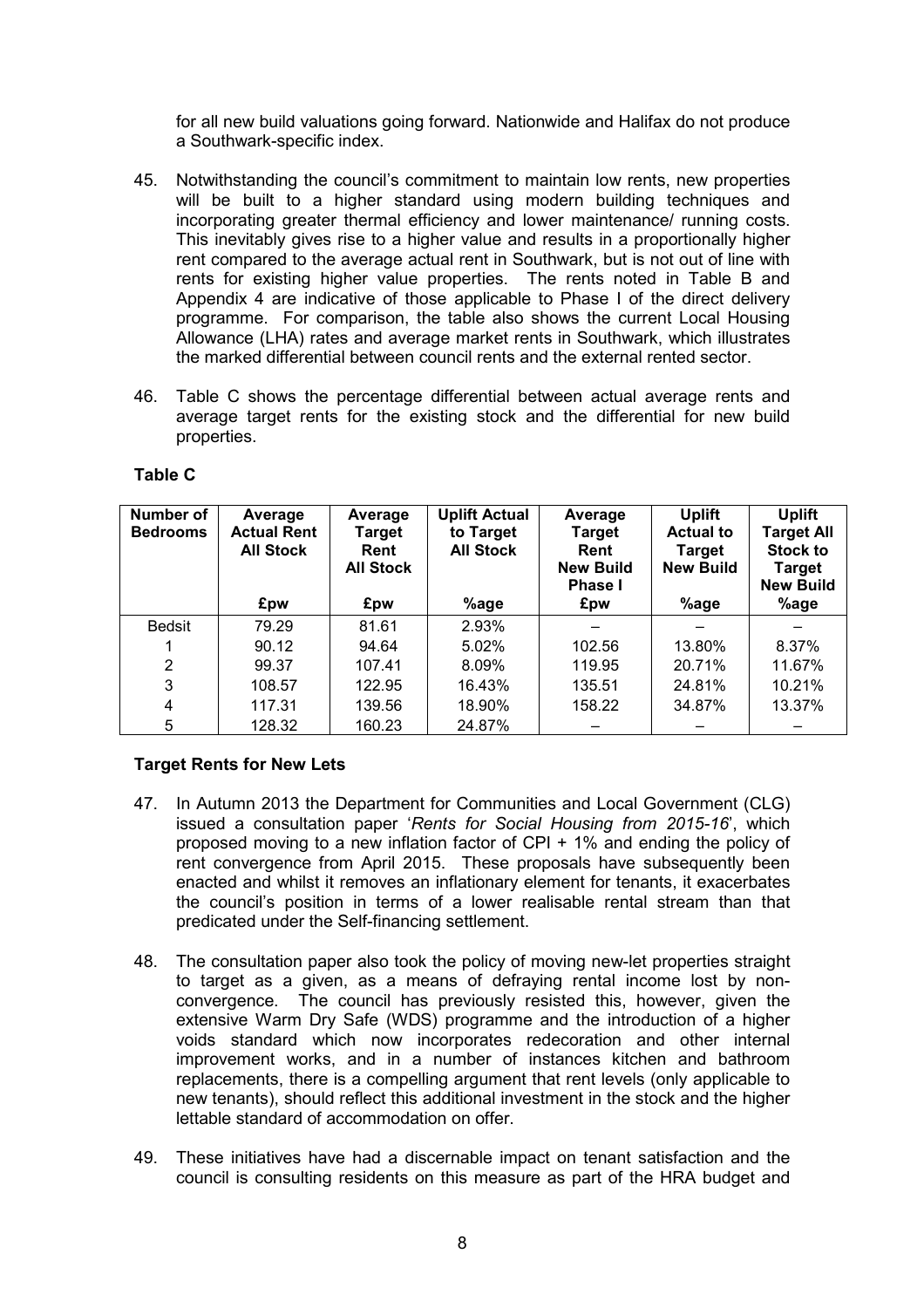rent setting process for 2015/16. The consultation will consider possible exemptions where circumstances necessitate a move for reasons of regeneration and under-occupancy. It is not proposed that these exemptions apply to new build stock since the financial viability of the direct delivery programme is in large-part dependant on the realisation of target rent levels.

#### **Tenant Service Charges**

50. For new build properties developed by the council it is proposed to set fixed service charges where applicable, at the prevailing rate for existing properties. The current charge rates are set out below at Table D, together with proposed charge rates for 2015/16 (subject to cabinet approval in January 2015).

## **Table D**

|                               | <b>Actual</b><br>2014/15<br>£pw | <b>Proposed</b><br>2015/16<br>£pw |
|-------------------------------|---------------------------------|-----------------------------------|
| <b>Estate Cleaning</b>        | 4.60                            | 4.70                              |
| <b>Grounds Maintenance</b>    | 1.09                            | 1.11                              |
| <b>Communal Lighting</b>      | 1.17                            | 1.20                              |
| Door Entry System Maintenance | 0.68                            | 0.70                              |

51. On schemes purchased directly from third-party developers, for example through s.106 agreements, there are likely to be service charges payable for the whole development, administered by a management company. These will generally be higher than Southwark levels and whilst every effort will be made to avoid this situation, by purchasing stand-alone/self-contained units/blocks, in the event, the implications will be considered on a case by case basis before any decision to purchase is taken.

### **Pipeline for 1,500 new council homes for 2018**

- 52. In recognition of the need to address some of the more immediate housing needs in the borough in May 2012, the leader of the council signalled his intent that the council begin a programme of new house building and asked that officers work up a programme of delivery.
- 53. The schemes comprising the first phase of the directly funded housing delivery programme were agreed by cabinet in October 2012. Many of these schemes all now have planning approval and construction works have commenced or are very soon to start on site.
- 54. In October 2013 cabinet agreed to a further set of sites to be included in the direct delivery programme. In July 2014 cabinet agreed to put in place the necessary capacity to oversee further programme delivery, including a proposed pipeline of 1,500 new homes to be developed by 2018.
- 55. Appendix 2 contains a list bringing together all of the sites previously reported to cabinet.
- 56. The new sites fall into a number of categories, including: council offices; garage/parking areas; under-utilised retail buildings; community-use buildings, and housing estate land. Further feasibility work will establish the capacity of these sites and this work will be progressed over the coming months. In parallel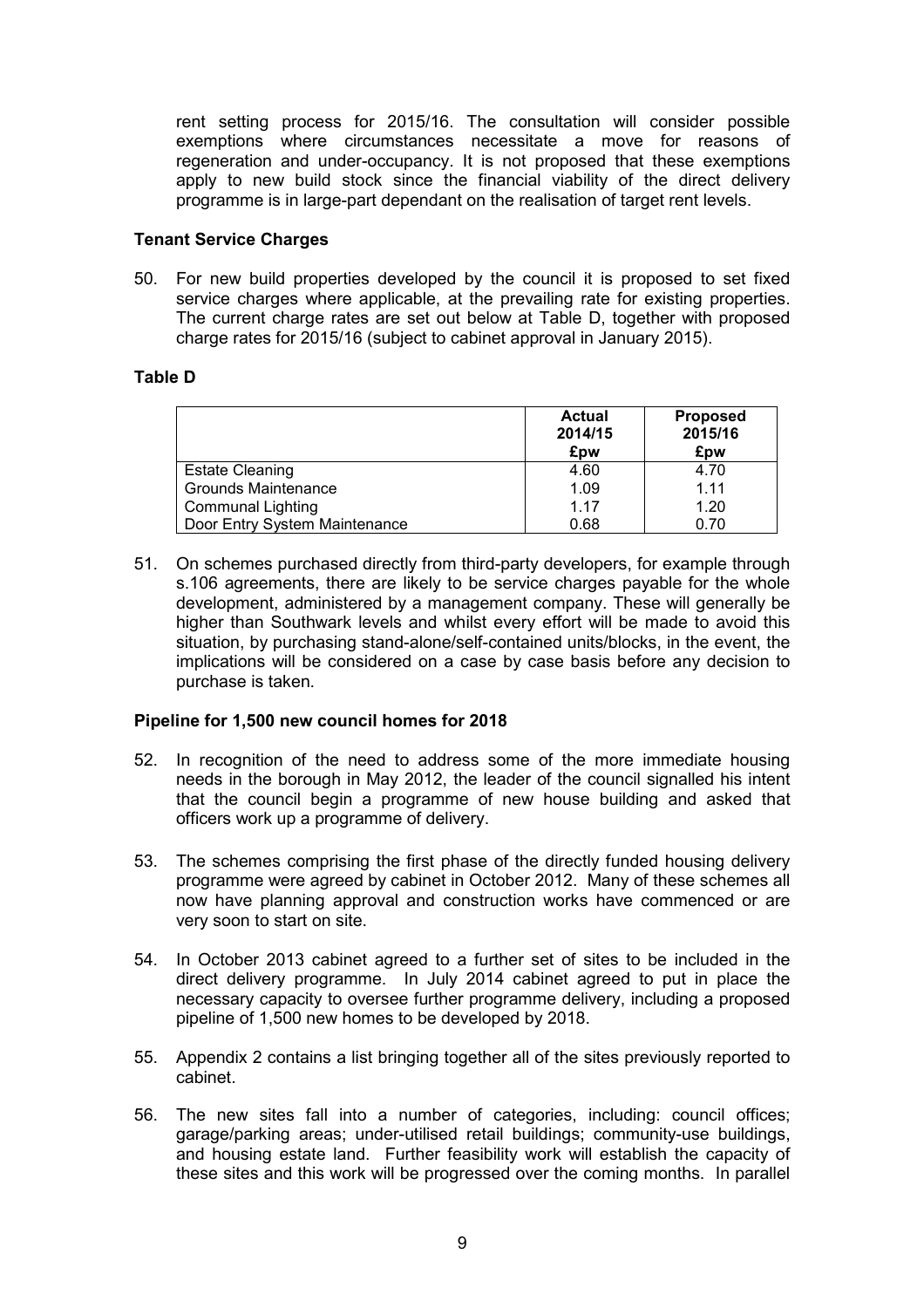with this officers are in the process of identifying a further tranche of sites that will add significant capacity to the programme. These sites will be proposed once further feasibility and consultation work has been undertaken.

- 57. Officers will work closely with residents on the development of proposals for each of these sites; the draft Charter of Principles sets out how the council will work with residents on the 11,000 New Council Homes programme (Appendix 3).
- 58. In addition, to the direct delivery programme, officers will consider the potential to acquire new council homes in private developments secured through Section106s106 agreements. This will correspond to the role traditionally taken by Registered Providers of affordable housing. There are relatively few schemes that will deliver homes over the next four years that do not have Registered Providers identified; large schemes, such as Aylesbury, Heygate, Elmington and Wooddene, all have contractual arrangements in place with Registered Provider partners. Notwithstanding this, as part of the planning process, the council is well placed to know what future schemes are proposed and developers' promoters can be approached with a view to acquiring the affordable rental element of the schemes. The early identification of a purchaser for this scheme element assists in de-risking for the developer promoter. The price the council pays will be negotiated by the Head of Property and will need to satisfy usual best value criteria and the terms of purchase will be drafted by the Director of Legal Services to protect the council's position, as much as possible, in delivery time, quality and recourse terms.
- 59. In considering which homes to acquire it will be necessary to develop a criteria that establishes candidates are right for the council. The criteria will cover location, management and service charges.
- 60. There may be opportunities for the council to purchase land that becomes available on the open market for the direct delivery of homes. This was recognised in the October 2014 Capital Monitoring report, which that approved capital funding for acquisition of properties in order to progress regeneration projects and enhance the property portfolio, including for the direct delivery of new homes.

### **Southwark Council owned and controlled delivery vehicle**

61. The establishment of a wholly owned and controlled funding vehicle, as instructed by July 2014 cabinet, is in progress, with the vehicle to be in place for any appropriate operations from 01 April 2015. It is anticipated that the vehicle will be used on a case-by-case basis as befits the particular circumstances of any given specific development opportunity, to sit as one device within the council's overall development capacity.

#### **The New Southwark Plan and 11,000 new council homes**

- 62. The new plan includes using our powers, as the local planning authority, to ensure that all new homes, regardless of ownership, are built to high standards of quality and design.
- 63. Through the new Southwark Plan we will ensure delivery of the Housing Strategy commitment that all homes, regardless of whether they are in council, housing association or private ownership, are of the same high quality.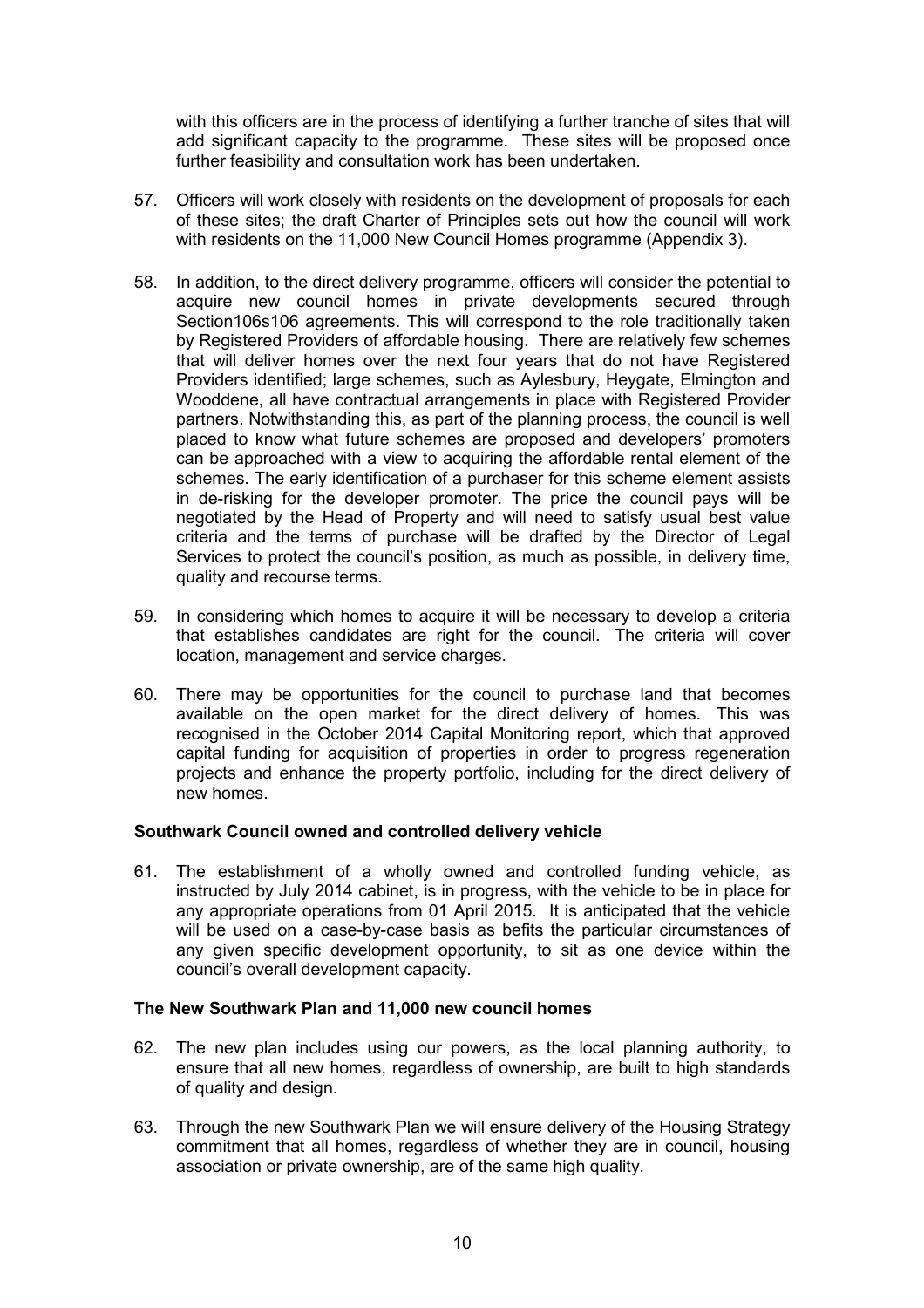64. In addition, through the New Southwark Plan, we will also ensure that new homes will be part of healthy, sustainable neighbourhoods, supported by all the necessary community facilities (schools, parks, shops etc.), and with high environmental standards (relating to noise, air quality, and the natural environment).

### **Efficient and cost effective procurement**

- 65. The council has no current formal arrangements or frameworks in place to deliver the programme beyond the current phase.
- 66. The creation of bespoke framework agreements, specific to the council's envisaged construction programme, would offer a level of control and the potential for long-term partnering approaches. cabinet has previously approved the establishment of such framework arrangements for the delivery of the 'Phase 2' sites. Whilst the establishment of such frameworks may prove useful in the longer term, they can take a considerable period of time to set up (12-18 months) and therefore cannot be relied upon to meet shorter term targets.
- 67. The sites that are already in delivery have utilised the Improvement and Efficiency South East (IESE) consultancy and contractor frameworks established to assist local authorities in the south east of England to deliver capital projects collaboratively and with improved efficiencies. This has comprised a lead consultant appointment to coordinate design and technical inputs, and a two stage open-book Design & Build contracting route to deliver enabling and mains works packages. This procurement route has initially offered a quick route into delivery through the IESE approach to two-stage tendering. There are some concerns that this approach has been too drawn out on the early projects and that a more defined and shorter process should be adopted for future projects. The much expanded programme now envisaged by the council will need to be supported by a range of procurement routes.
- 68. Services required to deliver the programme will be:
	- Consultant team / project / development management
	- Design services including architectural, mechanical & electrical, civil & structural, and environmental services
	- Surveying services, including quantity surveying/cost consultancy, land surveys, building surveying, party wall, rights of light, utilities issues
	- Property related professional services, including planning, valuation and legal.
	- Professional services for the early sites have been procured on the basis of a 'lead consultant' role that then procures, manages, and coordinates the consultant team.
- 69. A large number of individual commissions are likely to be under the OJEU threshold and can be procured (either directly or through a lead consultant) in accordance with the council's Contract Standing Orders through competitive quote or tender. For some services existing council held supplier lists may include appropriate operators with the capacity to deliver such services. However, for some services shortlists of other suppliers will be required.
- 70. There are a number of OJEU compliant consultancy services frameworks available for use by the council. Examples include: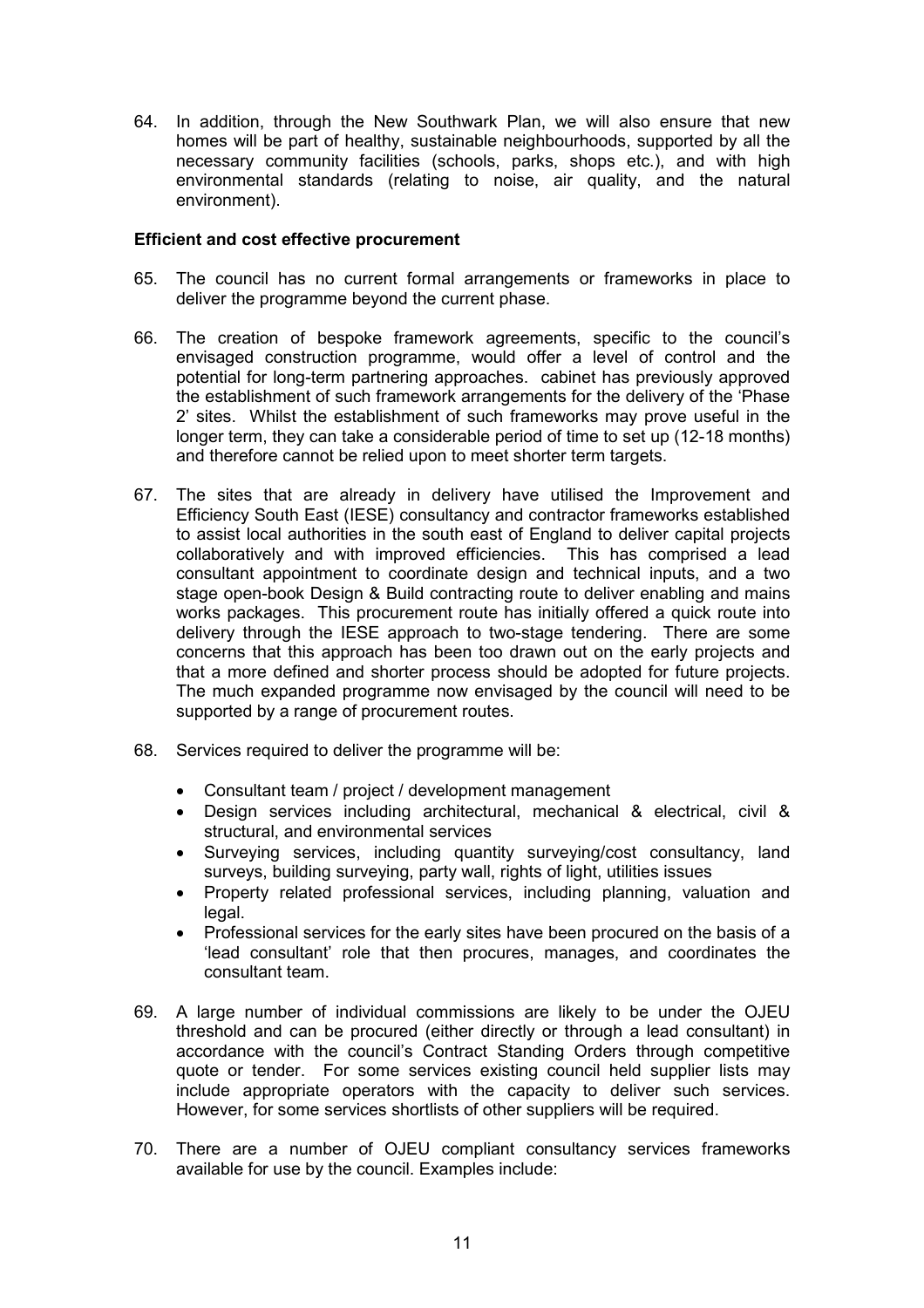- The Construction-Related Services Framework operated by Lewisham **Council**
- Crown Commercial Services
- Catalyst Framework operated by Harlow Council
- Professional Services Hub operated by Places for People
- HCA Property Panel
- HCA Multi-Disciplinary Panel
- GLA Architecture, Design & Urbanism Panel
- Scape panels for Surveying, Design and Project Management services
- London Construction Programme Consultants Services Framework.
- 71. Combined, these frameworks have sufficient number and range of operators to provide a wide range of the key services that the council may require supporting this programme.
- 72. The current OJEU threshold for the procurement of works is £4.32 million (£4,322,013). For contracts below this value the council must follow its own Contract Standing Orders but does not have to use an OJEU compliant procurement process.
- 73. Consequently there will be a number of smaller sites within programme for which there is an opportunity to target and encourage small and medium sized operators. Below the OJEU threshold these can be tendered in accordance with the council's Contract Standing Orders and through a tendering process designed to encourage smaller operators whilst maintaining the council's quality and cost benchmarks and integrity.
- 74. For projects above the OJEU threshold, the preferred route will be to utilise existing frameworks. Examples of frameworks available for OJEU compliant procurement of construction works are:
	- The IESE Major Works Framework, that has been used for procurement of the construction packages for the early projects, expires in 2015 and is being replaced by the **Southern Construction Framework**. This new framework will be available to local authorities across London (and the south-east and south-west of England). This framework will adopt a two stage open book tender approach similar to that used in the existing IESE framework.
	- The **London Construction Programme** is a new initiative established by a group of local authorities in London, supported by London Councils, to develop a pan-London strategy to improve construction procurement. Expressions of interest have been invited for a framework for construction works split into 30 lots (by value band) with a wide range of contractors expected to be appointed. This framework is expected to be available for use in 2015 and may prove a useful route for a range of different sized projects.
	- **Scape System Build Ltd** is a Local Authority controlled company wholly owned by Derby City, Derbyshire County, Gateshead Council, Nottingham City Council, and, Nottinghamshire County and Warwickshire County Councils. Scape has procured a number of frameworks, including national frameworks, for minor works defined as up to £2m and major works above £2m. These are, however, single supplier frameworks and are unlikely to offer the level of competition required by Southwark Council.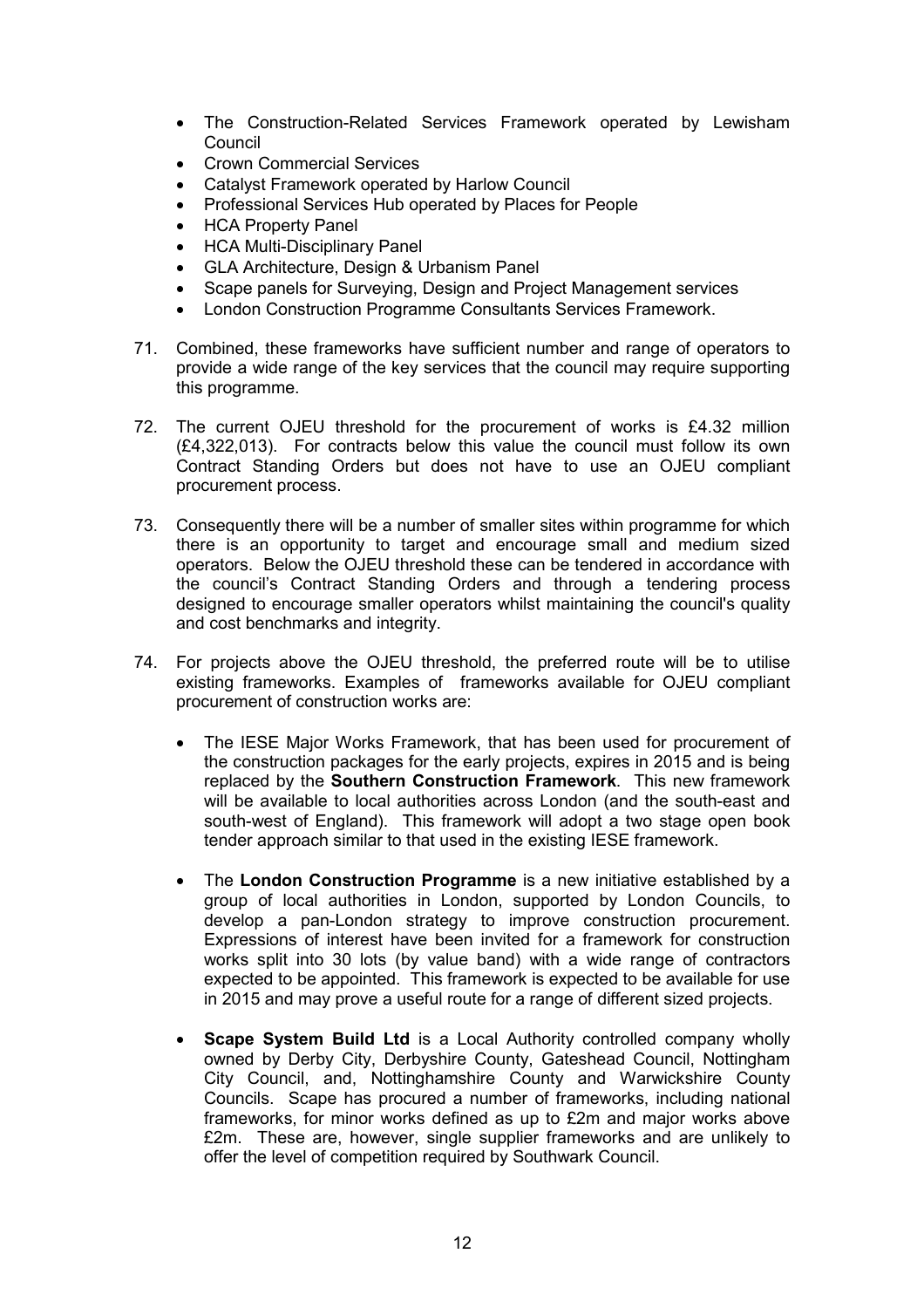- The Greater London Authority has procured a panel of contractors and developers called the **London Developer Panel**. The panel was set up by the GLA specifically to deal with public sector land coming forward for development and to accelerate the delivery of housing. Aimed at public landowners, it offers an OJEU compliant procurement route for the full cycle of housing development activities, including: raising development finance; site preparation, obtaining planning consent; design; construction, and disposal of new homes. Panel members are drawn from the contracting, house-builder, and registered provider sectors. As such this panel may be particularly suited to broader development activities as opposed to straightforward construction contracting opportunities.
- 75. There are a limited number of frameworks available for construction-led activity, and procurement decisions will need to balance the need for speed with ensuring value for money and qualitative considerations.
- 76. A variant to procuring new rented housing through a land sale or development agreement approach would be an arrangement with a local Registered Provider partner providing a development agency service to deliver the project from inception to completion. Services would be procured by competitive fee tender. Again, depending on the value, an OJEU compliant route, such as the London Developer Panel, may be required.

### **Implementing new development through a feasibility model**

- 77. Following a competitive tender Appraisall Ltd was commissioned to develop a feasibility model on behalf of the council. (A copy of the summary page from the Appraisal model is attached at Appendix 3.)
- 78. The new model has been finalised and Grant Thornton has carried out an independent audit.
- 79. The model is an important tool in assessing scheme viability and in addition provides the opportunity to bring together individual scheme projections to consolidate cashflows so we can better assess the wider impact on delivering the overall programme and the resources required to support delivery, either through combinations of the following: grant; RTB receipts; Section 106 contributions; borrowing within the HRA, or borrowing within the Housing Revenue Account (HRA) or within a subsidiary.
- 80. The new model is linked directly to the work Savills is completing with regards to maintaining the balance between the delivery of new council homes and the continued investment into the council's existing housing stock. (A copy of the summary page from the Appraisall model is attached at Appendix 3.)
- 81. Training in the new model for the New Homes Delivery Team has been put in place and is now being rolled out to other relevant staff.

#### **Delivery timeline and next steps**

82. This report sets out plans to progress one of the most ambitious programmes of housing investment and renewal in a generation, including the building of 11,000 new council homes by 2045, the first 1,500 of which will be built by 2018. These plans are based around the pipeline as described from 30 - 35 (above).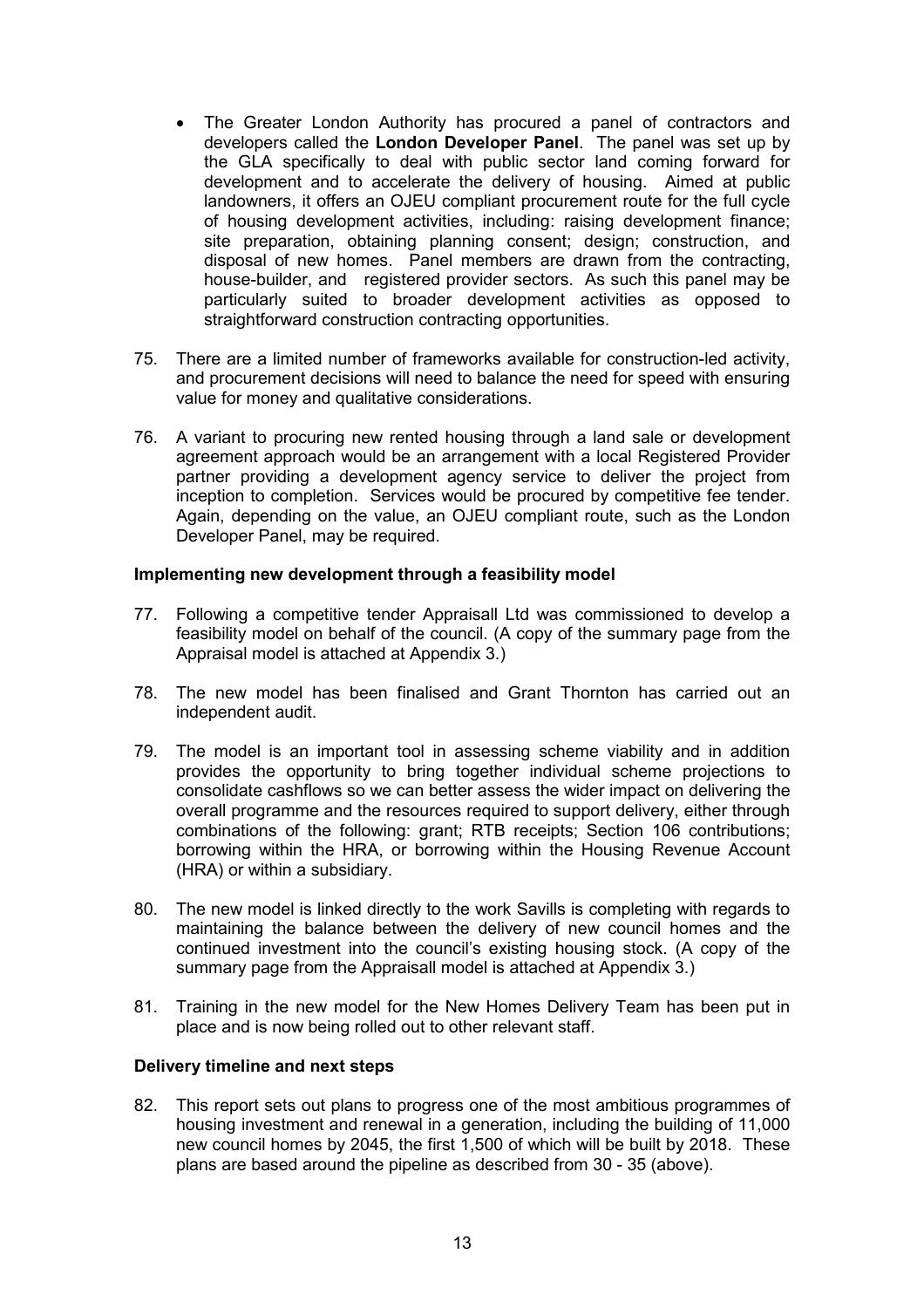### **Policy considerations**

- 83. The council plan agreed in July 2014 commits the council to a promise of building more homes of every kind, including 11,000 new council homes as part of an overall priority theme to deliver quality, affordable homes. The first 1,500 will be built by 2018.
- 84. The vision for a new long term housing vision for the borough was agreed by cabinet In January 2014. The vision set a clear policy direction for the council into which the plans set out in this report can be delivered. The vision comprises four overall principles:
	- We will use every tool at our disposal to increase the supply of all kinds of homes across Southwark.
	- We will demand the highest standards of quality, making Southwark a place where you will not know whether you are visiting homes in private, housing association or council ownership.
	- We will support and encourage all residents to take pride and responsibility in their homes and local areas.
	- We will help vulnerable individuals and families to meet their housing needs and live as independently as possible.
- 85. The outcome of the community conversation with residents on the future of council housing helped to shape the housing vision. The clear direction of travel established in the July cabinet report 'Next steps on developing long term plans for the delivery of new council homes', has meant that we are able to bring forward a new long term housing strategy for the borough for presentation to cabinet early in 2015. The strategy is being presented in early 2015 to give time for officers to discuss the strategy with the Greater London Assembly (GLA). This is because there is a requirement that London borough housing strategies are in general conformity with the Mayor of London's housing strategy. This means that our strategy will need to be discussed with the GLA in December. A new long term housing strategy will be presented to cabinet in January 2015.
- 86. The development of a long term housing strategy marks Southwark out from many others whose strategies tend to focus on the near to medium term. The vision and a long term strategy means that the council can plan with greater certainty. More specifically the delivery of 11,000 new council homes, and 1,500 of these by 2018, will be a major component in implementing our long term strategy. These new homes will also help to deliver against other principles of the housing strategy vision (and strategy) in that they will be high quality homes and will assist in meeting a range of needs. This report is therefore one of the ways we are helping to make our housing vision and strategy a reality.
- 87. The development plan for the borough consists of the Mayor's London Plan, the Core Strategy 2011, the Saved Southwark Plan policies, the Aylesbury Area Action Plan, the Canada Water Area Action Plan, the Peckham and Nunhead Area Action Plan and a revised Canada Water Area Action Plan.
- 88. The New Southwark Plan is being prepared in consultation with residents, land owners, developers, employers, local organisations and other groups over the next two to three years, having just commenced in October 2014. This New Southwark Plan will set out the strategy to bring the full benefits and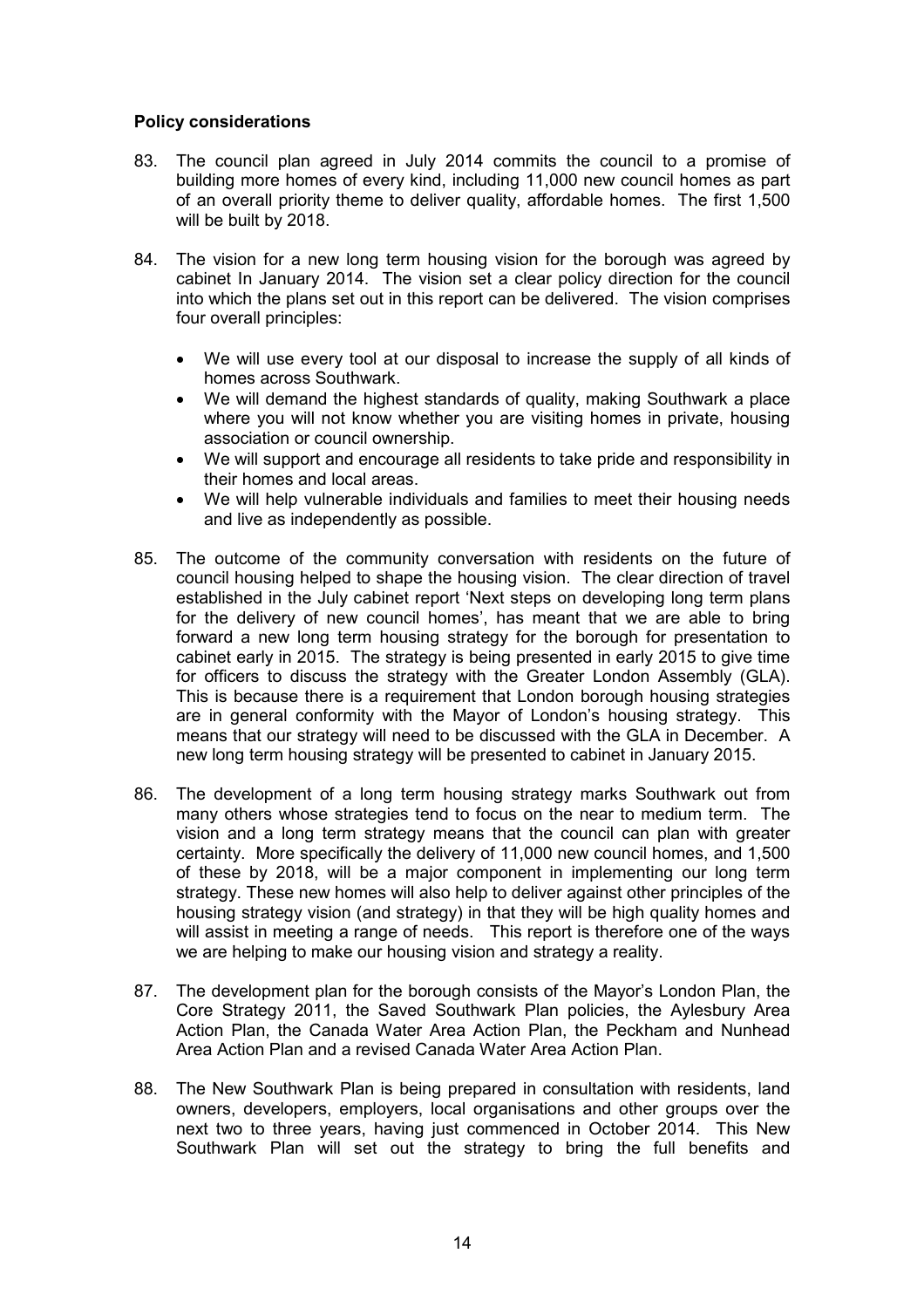opportunities of regeneration to all of Southwark's residents, including the delivery of the long term Housing Strategy.

### **Consultation**

89. It will be important to ensure that the resident engagement referred to in this report informs major area development and action planning within the new Housing Strategy and the New Southwark Plan. As part of the strategy's development separate engagement is taking place on other housing tenures, and for those with special housing needs.

### **Consultation with residents on the 11,000 new council homes**

90. The various stages of the 11,000 new council homes consultation are as follows.

|         | 11,000 council homes - stages of public<br>consultation                          | <b>Time frame</b>                            |
|---------|----------------------------------------------------------------------------------|----------------------------------------------|
| Stage 1 | <b>Charter of Principles</b>                                                     | August 15 - October 13<br>2014               |
| Stage 2 | Borough-wide principles for development                                          | Jan - September 2015                         |
| Stage 3 | Estate-by-estate engagement                                                      | Late 2015 onwards                            |
| Stage 4 | Engagement with local residents around<br>involvement in management of new homes | TBC - as various projects<br>near completion |

- 91. The Charter of Principles consultation is now complete and the Charter was agreed by cabinet 18 November 2014 (see link at background document).
- 92. The next stage of consultation will be on the borough-wide principles for development of the 11,000 new council homes. An initial proposal for how this should be conducted is included at Appendix 5.
- 93. The borough-wide principles consultation was due to begin in spring 2015 but has been moved forward to January 2015 to be coordinated with the consultation on the New Southwark Plan. The New Southwark Plan will set out how we will deliver our Housing Strategy, and will support the delivery of some of our key housing strategic ambitions, including the building of 11,000 new council homes for rent. As such, is important that we consult with the public on these directly related issues at the same time.
- 94. The borough-wide principles consultation will start in January 2015 and run until September 2015. It will take a phased approach to exploring the following issues.

| Timeframe           | Theme                 | <b>Questions for residents</b>                              |
|---------------------|-----------------------|-------------------------------------------------------------|
| Jan - March<br>2015 | Land-use designations | How can we create more<br>opportunities to build new homes? |

#### **Borough-wide principles – Proposed timeframe**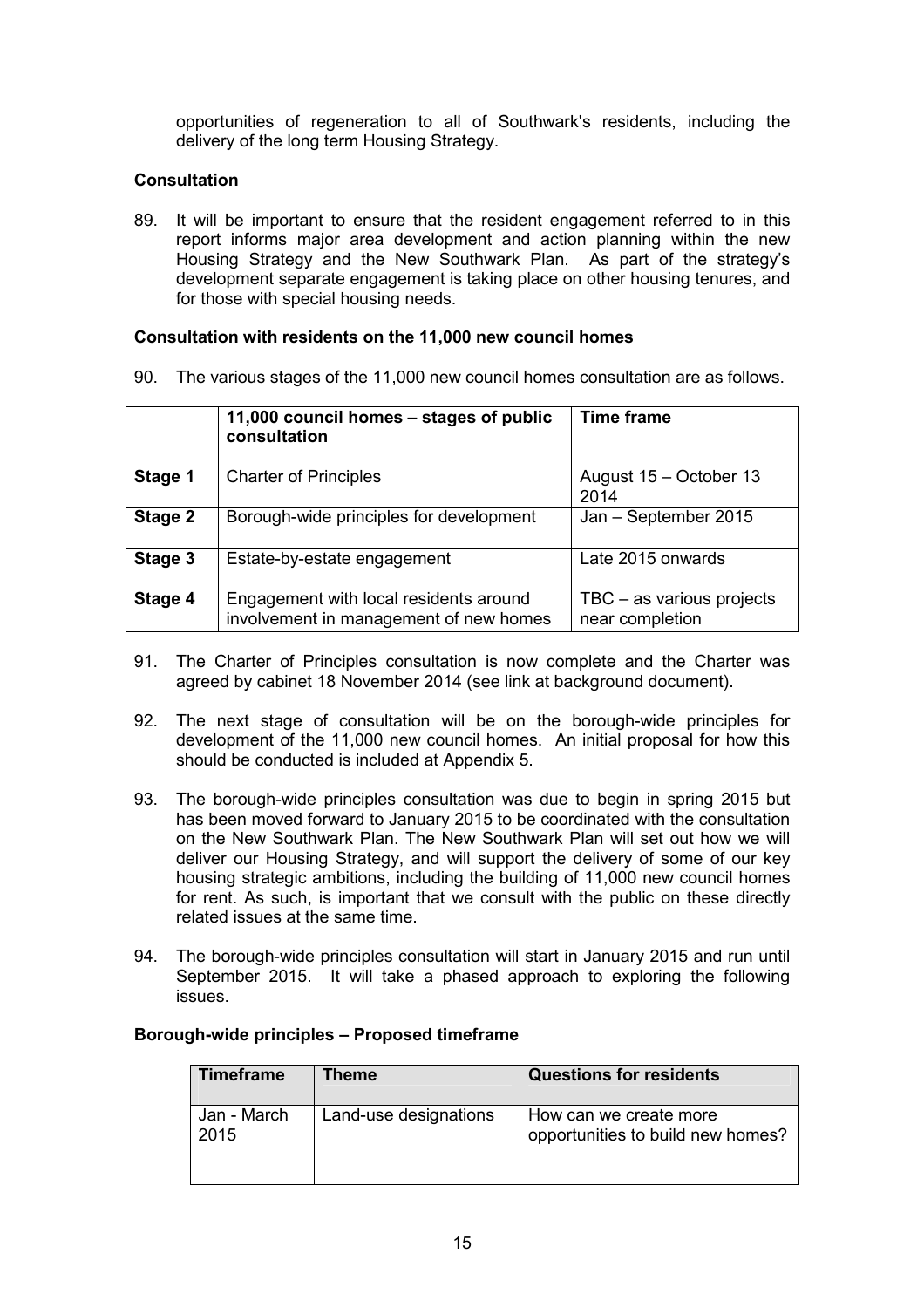| <b>Timeframe</b>        | Theme                                                             | <b>Questions for residents</b>                                                                                                                                                             |  |
|-------------------------|-------------------------------------------------------------------|--------------------------------------------------------------------------------------------------------------------------------------------------------------------------------------------|--|
| February –<br>June 2015 | Sites for development                                             | Where could we build new<br>homes?                                                                                                                                                         |  |
| April - June<br>2015    | <b>Tenure Mix</b><br>Design Standards<br>Health and wellbeing     | What kind of estates/communities<br>to do we want in Southwark?<br>How do we create these<br>estates/communities?<br>How should we ensure the highest<br>standards of design and delivery? |  |
| May - July<br>2015      | Principles for decisions<br>about investment in<br>existing stock | How do we decide to invest or<br>rebuild?                                                                                                                                                  |  |
| August-<br>September    | Analysis and Feedback                                             |                                                                                                                                                                                            |  |

- 95. Each phase of the consultation will flow into the next, enabling us to take residents through the various decision-making stages that will need to be considered.
- 96. Furthermore, a multi-disciplinary project team, incorporating officers from community engagement, major works, operations, planning policy and corporate strategy has been set up to steer and coordinate the second stage of the 11,000 homes consultation. The initial proposal has drawn significantly from two workshops conducted with these officers.
- 97. The overwhelming response to the first stage of consultation puts us in a great position to maximise and deepen the engagement of many residents who have already expressed an interest in staying involved.
- 98. It will be critical to be open about the aspects of the borough-wide principles which are constrained by national or regional frameworks or targets, as well as emphasising where the council can and is prepared to set and maintain its own targets. For example, the issue of design standards for the new homes is one where there are regional and local standards. Clarity around the standards the council is proposing for all tenures of housing is important to enable us to engage people effectively.
- 99. At each stage of the engagement process, it will need to be made clear to residents whether the council is informing, consulting or co-producing in relation to a specific decision.
- 100. All residents living in the borough are stakeholders in this consultation, and will have an opportunity to contribute to the conversation about the borough-wide principles, via community conversations, public meetings, online activity, dedicated mailings, and local and social media.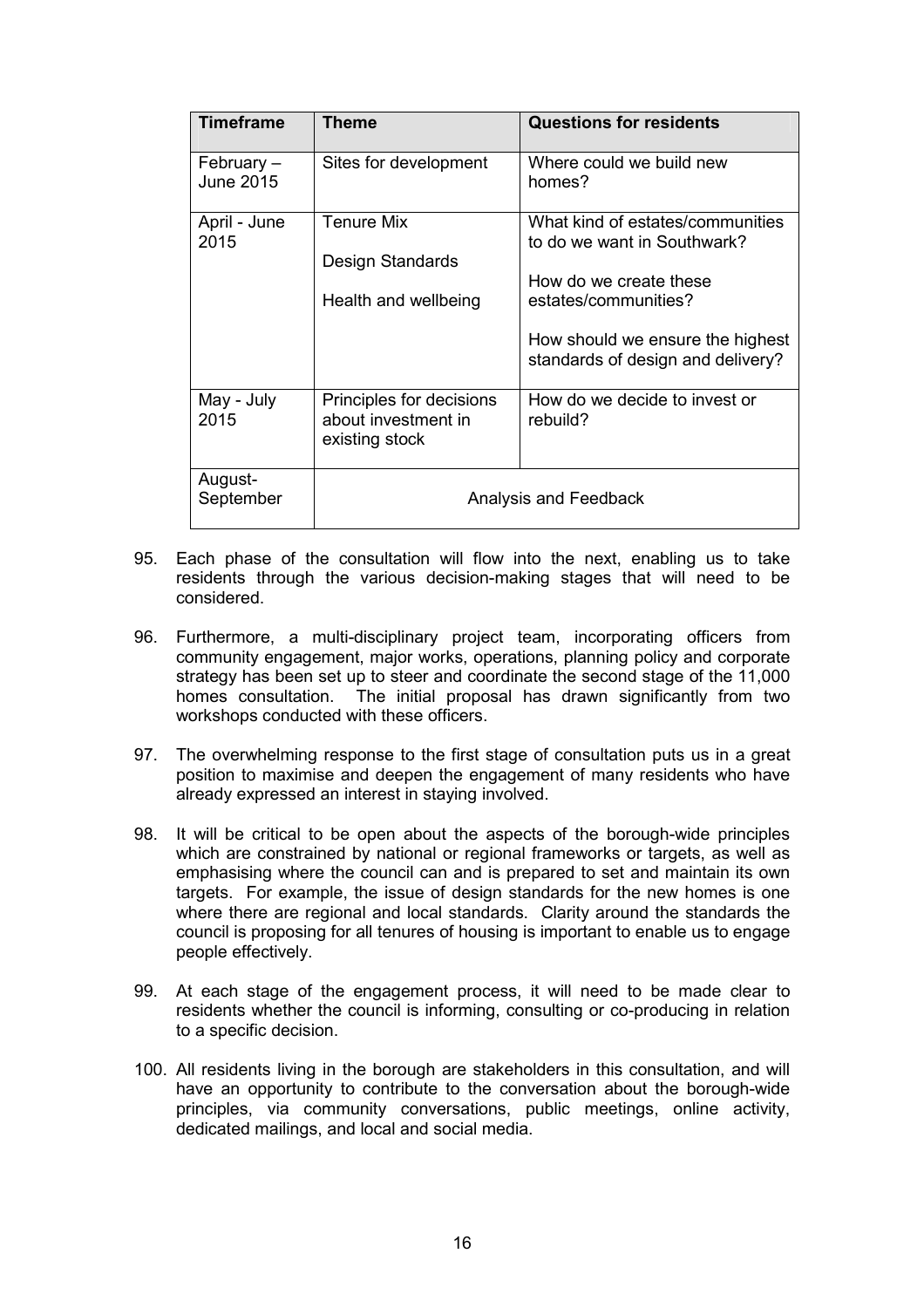- 101. A significant portion of the activity will focus on people living in homes that are owned or leased by the council as those most likely to be directly affected by new council homes being built in the vicinity of their existing homes. This will include close consultation with housing based formal meetings, such as Area Housing Forums (AHFs), Tenants Council, Homeowners Council and the Future Steering Board (FSB).
- 102. All stages of the consultation will be open to residents to get involved in; however, the approach and method of engagement will be tailored to the specific theme of the borough-wide consultation.
- 103. For example, engagement around a call for sites is a mainly a data collection project. It will require us to use a broad selection of online and offline engagement tools to deliver a high number of responses. This ideally will be done via online and hard copy maps of the borough that people add their suggestions to. The process needs to enable people to give their suggestions quickly and easily, and expect feedback if they are share their details.
- 104. In contrast, engagement on land use designations is a more complex issue that requires explanation and interrogation of the advantages and disadvantages. This is an area that the planning policy team will be leading on. We would propose engaging residents in this theme via area-based community forums, workshops or focus groups to enable more detailed exploration of the issues which need to be considered, and obtain more in-depth and considered feedback.
- 105. There will be an emphasis on ensuring we *consult both through our existing network of formal housing-based meetings, and with a broader constituency of people* via community conversations, bespoke online tools and discussion group, dedicated area-based meetings and workshops to ensure we include hard to reach groups.
- 106. Following on from the council's recent support of #Housing Day on 12 November, which was a twitter campaign to promote the positive value of social housing, it is suggested that the council should continue to actively contribute to such national level debates. It is proposed that we set up a *dedicated twitter feed* for the 11,000 council homes campaign, as well as starting an *online discussion forum* (hosted externally to the council site) to facilitate debate and enable people to post interesting ideas and innovations.
- 107. As part of the New Southwark Plan consultation, a number of *area-based*  consultative *meetings* will take place from November 2014 – February 2015. Starting from January, there will be the opportunity to incorporate some of the above themes in these meetings, as an opportunity to explore some key issues with residents in more detail. It is highly likely that we will reconvene these areabased consultative forums one or more times during the consultation period.
- 108. *Youth participation* will be critical to this stage of the consultation, and work has been ongoing during 2014 to conduct a survey of young residents of the borough and identify the barriers and enablers to them becoming more informed and active around their housing and broader council decision-making. Some 400 young people have been involved to date, and we will be sharing and developing youth-led strategies to tackling these barriers at an event in February 2015. This event will be the launch-pad for a strand of engagement activity on the borough-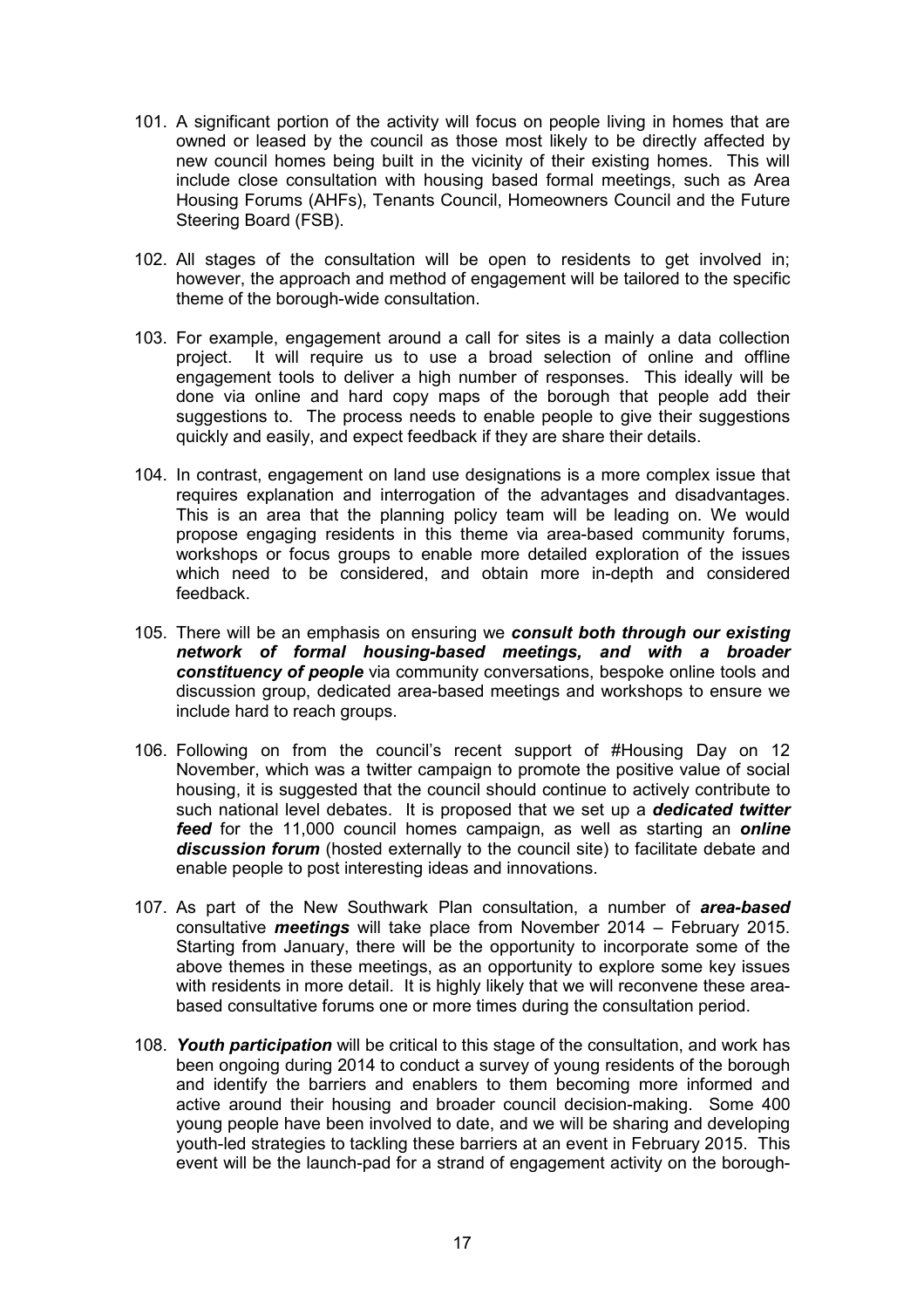wide principles, which is developed and run by young people living, working or studying in the borough.

- 109. Another element of the engagement plan which is worth highlighting, are plans to develop a *council show-home* on one of the first new council home developments which will be available in 2015. This will be an important tool in demonstrating the kind of design standards that the council will deliver for new council homes, and overcoming some of the concerns people have. A virtual show home and visuals should also be developed to be posted online and shown at meetings. A broader communication strategy around the new homes being delivered in 2015, and the responses of those going to live in them, will also be a valuable tool in encouraging people to get involved in the consultation.
- 110. The borough-wide principles consultation has a quite important theme underpinning it around the new homes being *"more than just bricks and mortar"*. It is therefore suggested that the council initiate *a debate* about not just the homes themselves, but the broader neighbourhoods and communities needed around them to support residents. It is envisaged that this will help create a body of useful insights to inform the 11,000 homes project.
- 111. Clearly, it will be critical not to create unrealistic expectations of what can be delivered. The aim would more be to explore issues such as infrastructure, green space, health and wellbeing, community facilities and community resilience - and start a discussion around the co-productive strategies residents, community organisations, businesses, the voluntary sector and the council can take to deliver this vision.
- 112. There has been ongoing consultation with residents on the development of proposals for the 1,500 new council homes that will be delivered by 2018, which in some cases is already complete. In the case of new sites, the Charter of Principles sets out how the council will work with residents.
- 113. Engagement will also take place on future and ongoing major works programmes including those where there are opportunities for additional new build homes and these will follow the Charter of Principles approach. A current example is the refurbishment of Lakanal where there has been an extensive programme of engagement on refurbishment of the block, the provision of new homes and other improvements on the estate.

#### **Risk management**

- 114. The practical risks associated with the planning and actual delivery of new homes at this scale are those normally associated with any significant development programme: site availability; funding capacity; and, skills and expertise (in-house or external), with and officers are developing mechanisms to manage and mitigate those risks.
- 115. The procurement routes outlined above represent a means to address the risks inherent in the supply of services necessary for large scale development of homes by the council.
- 116. A wholly owned and controlled company is the preferred model to contain financial risk within a separate delivery vehicle.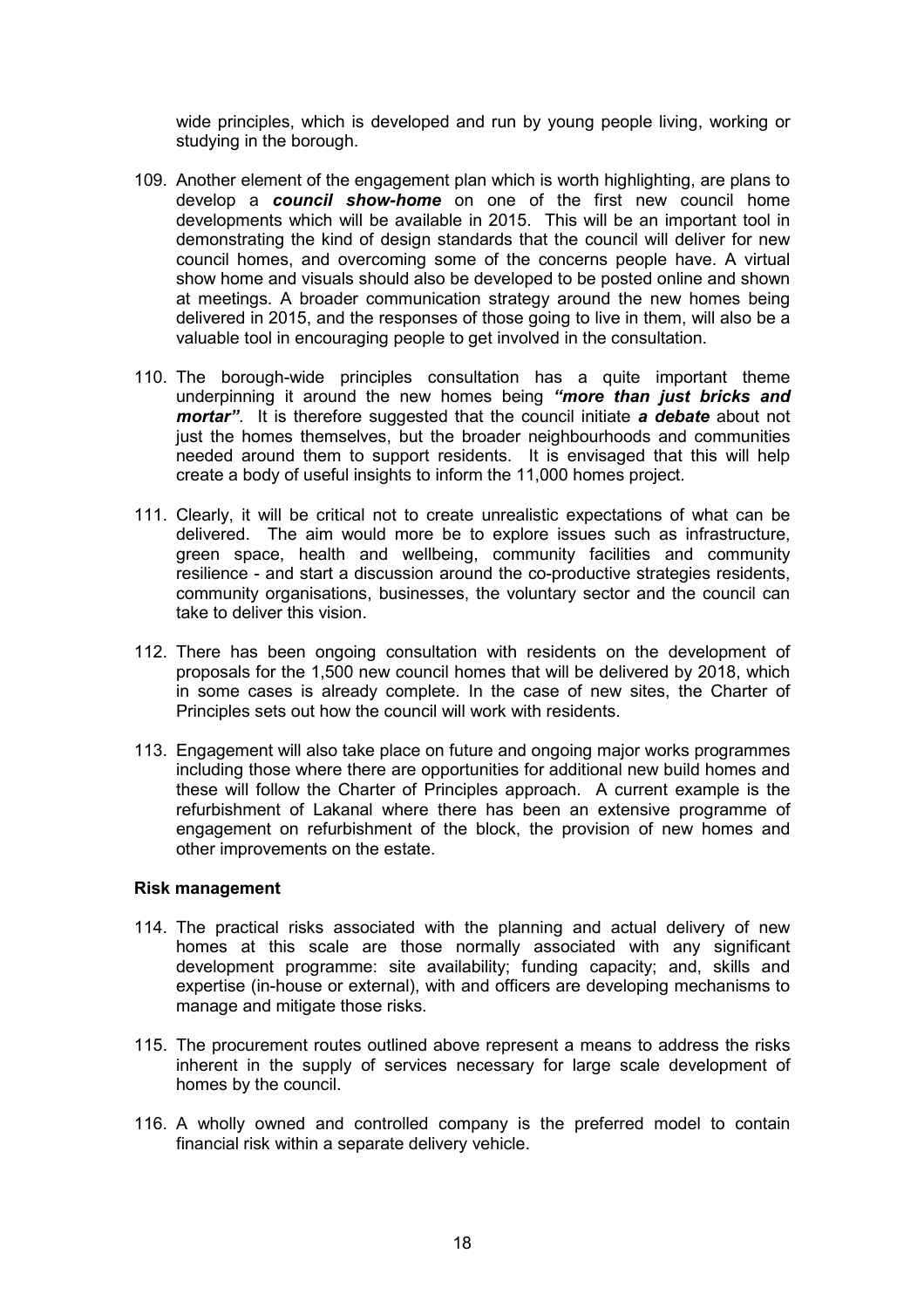### **Community impact statement**

- 117. Southwark is a borough which has high levels of housing need. The 2014 Strategic Housing Market Assessment (SHMA) continues to demonstrate the need for affordable housing, with the borough experiencing very high house prices that are outside the reach of many of its residents. Southwark has the highest house prices in the housing sub-region (the average 2 bedroom flat being sold for £360k in 2013). At the time of the 2011 census there were 18,547 overcrowded households in Southwark, a higher number than any of the other four boroughs in the sub-region, and a higher percentage (15.3%). Over the period 1981-2012 the population of Southwark increased by 34%, the fastest growth in the sub-region by some margin. This helps to demonstrate a continuing need for more homes, and particularly for affordable homes in the borough.
- 118. Local residents continue to be engaged through a number of mechanisms on the future of council housing. The engagement process comprises wide ranging community conversations, consultation through formal mechanisms, including Tenant council and Homeowners' council and the establishment of the new tenant and homeowner sounding board, and the Futures Steering Board (FSB). Further outcomes of the ongoing community engagement were reported to cabinet in October 2014. (Appendix 1 – October 2014 cabinet).

### **Resource implications**

119. All costs associated with the development of this plan to date have been contained within the Housing Revenue Account. The resource implications arising from a proposal of this size are significant and will be addressed in detail as plans progress. More details will be provided in future reports.

# **SUPPLEMENTARY ADVICE FROM OTHER OFFICERS**

### **Director of Legal Services**

### **Property Issues**

- 120. Section 1 of the Localism Act 2011 grants councils a general power of competence whereby a local authority has power to do anything that individuals generally may do. However that power does not enable a local authority to do anything which it is unable to do by virtue of a pre-commencement limitation.
- 121. Section 120(1) of the Local Government Act 1972 ("the 1972 Act") authorises the council to acquire any land by agreement for the purposes of (a) any of its statutory functions or (b) for the benefit, improvement or development of its area. By virtue of Section 120(2) of the 1972 Act the council may acquire by agreement any land for any purpose for which they are authorised by the 1972 Act or any other Act to acquire land, notwithstanding that the land is not immediately required for the purpose; and, until it is required for that purpose, it may be used for the purpose of any of the council's functions.
- 122. Section 227 of the Town and Country Planning Act 1990 ("the 1990 Act") also empowers the council to acquire land by agreement if it will facilitate the carrying out of development, redevelopment or improvement on or in relation to the land if this is likely to contribute to the achievement of the promotion or improvement of the economic, social or environmental well-being of their area, or if it is required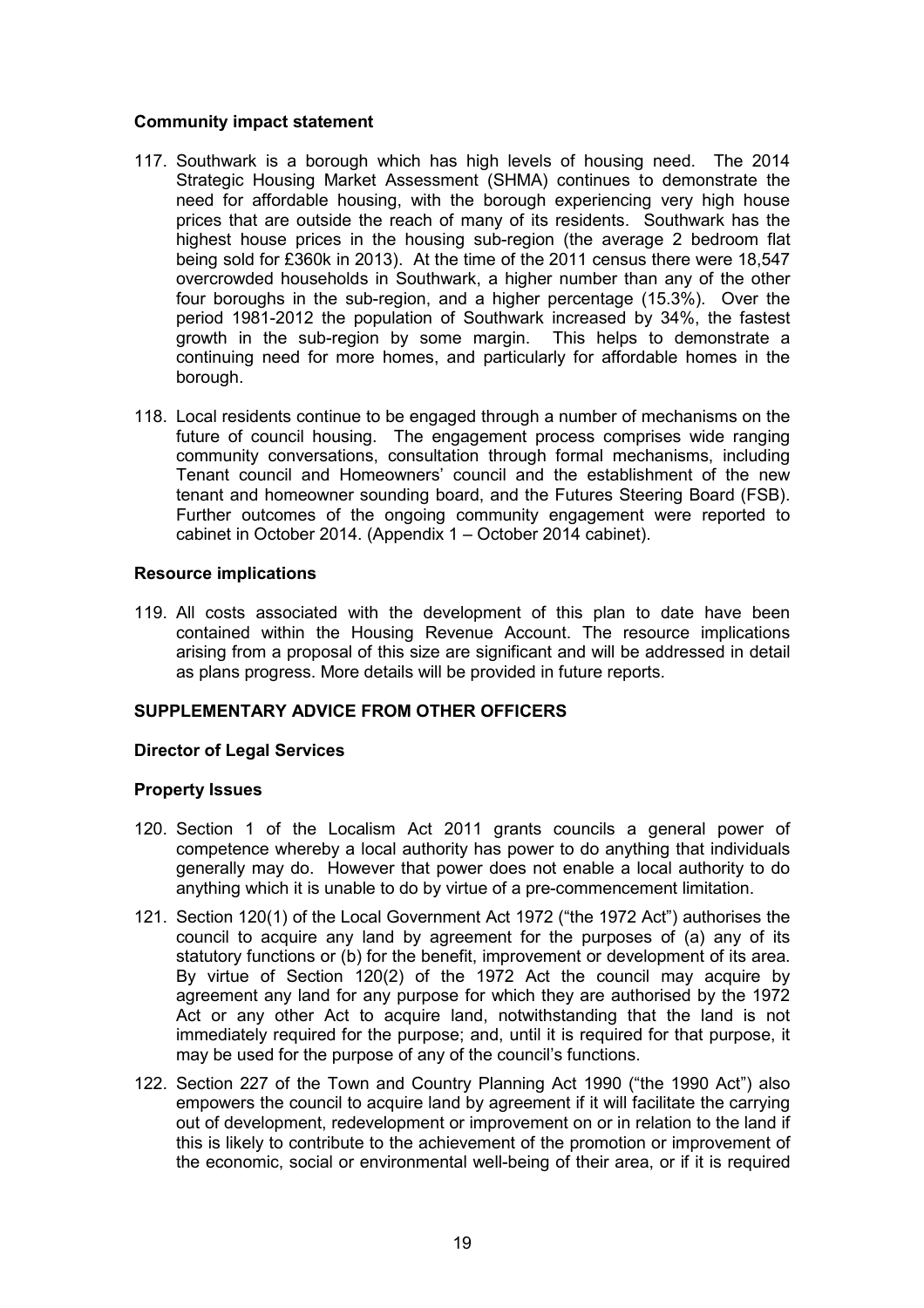for a purpose which is necessary to achieve in the interests of the proper planning of an area in which the land is situated.

- 123. The cabinet is advised that the council has adequate legal powers to enable it to acquire land for the provision of housing, on the basis that this is one of the council's functions; and on the basis that the provision of housing will contribute to the achievement of the promotion or improvement of the economic, social or environmental well-being of the area.
- 124. The report recommends that decisions relating to the acquisition of individual sites are delegated to the Director of Regeneration. Part 3C of the council's constitution provides that decisions relating to the acquisition of land and property, outside any scheme already agreed by members, where the market value is more than £100,000 are reserved to full cabinet. One of the purposes of this report is to create a scheme of acquisitions, agreed by members, such that authority for individual acquisitions can be delegated.
- 125. Further legal advice will be provided as the project progresses, including advice on the appropriation of land, if applicable, which will be a matter for the cabinet to decide.

#### **Strategic Director of Finance and Corporate Services**

- 126. This report is requesting cabinet to note the progress of the Direct Delivery Programme as part of the council's commitment to build 11,000 new council homes and the interim target of 1,500 homes to be delivered by 2018 and also sets out the basis of the rent policy for the new build properties.
- 127. It is noted that all costs associated with the development of this plan will be contained within the existing Housing Revenue Account (HRA) budgets and the proposed rent policy for the new build properties will need to be factored within the HRA business plan.
- 128. The report is also requesting approval for the Director of Regeneration to acquire land for the Direct Delivery Programme. The 2014/15 quarter 2 capital monitor report to cabinet approved a budget of £1m for the acquisition of properties to progress the council's regeneration programme. Acquisition of assets will also be managed through the council's Housing Investment Programme and Officers will report back through regular capital monitor reports to cabinet.
- 129. Schemes of this magnitude will involve major risks for the council and it is noted that Officers are evaluating such risks and developing mechanisms in managing and mitigating the identified risks.
- 130. It is noted that whilst there are no immediate resource implications arising from this report, future reports will detail the financial implications as the schemes progress.